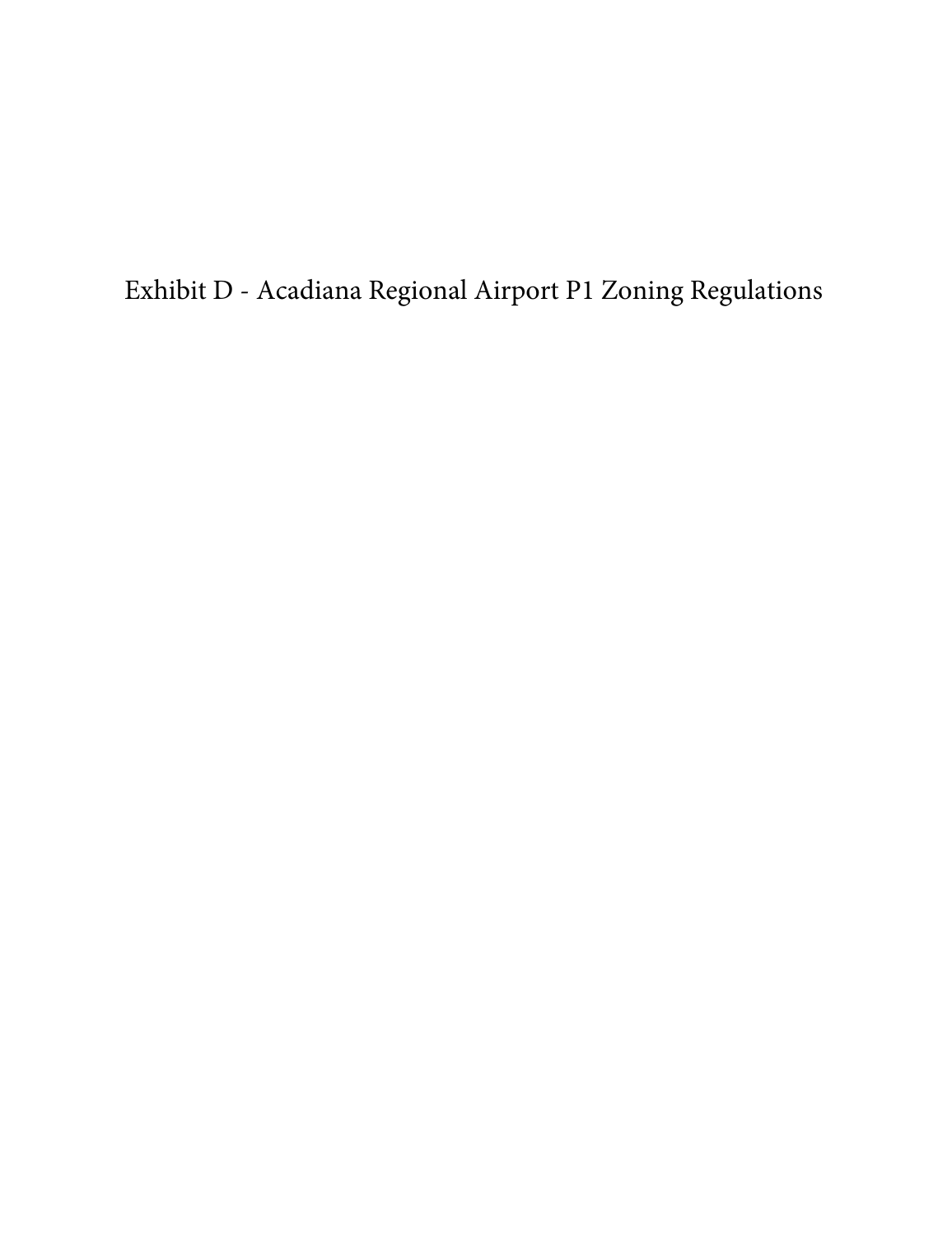

# **ZONING REGULATIONS**

# **March 8, 2011**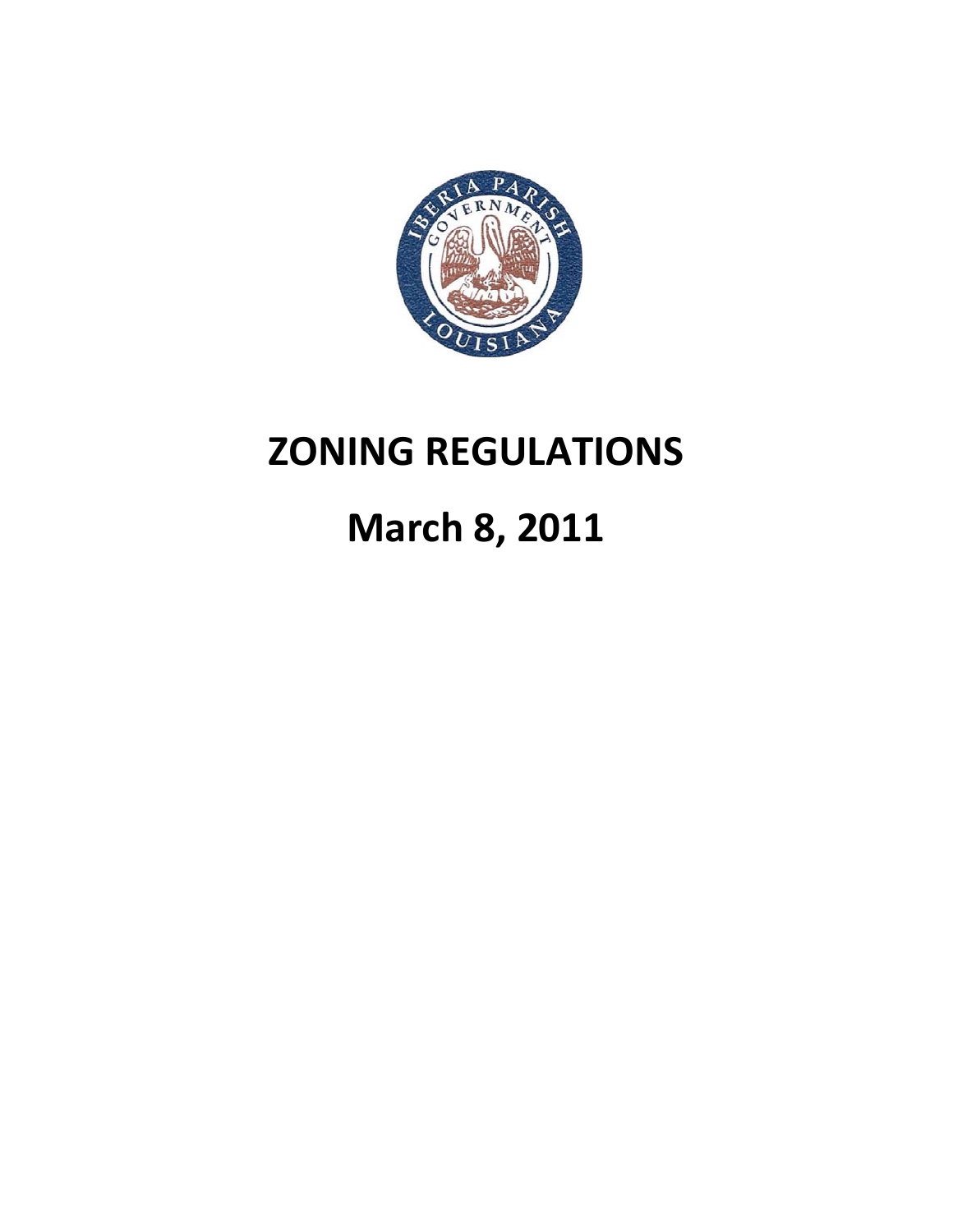# **ARTICLE I ZONING REGULATIONS**

## **GENERAL**

## **SECTION 1‐0 TITLE.**

**This chapter shall be known as and cited and referred to as, the Iberia Parish Zoning Ordinance.**

## **SECTION 1‐1 AUTHORITY AND JURISDICTION.**

**These regulations are adopted under authority granted by the Constitution and laws of the State of Louisiana, the provisions of the Charter and Ordinances of Iberia Parish, and the Louisiana Revised Statute 33:4780.40, Zoning Regulations for Parishes, as amended.** 

**The zoning regulations shall be effective throughout all unincorporated portions of Iberia Parish with the exception of lands under the authority and jurisdiction of agencies of the State and Federal Government.**

## **SECTION 1‐2 PURPOSE AND INTENT.**

**The purpose of this Ordinance is to promote the health, safety, morals, property, and general welfare** of the citizens of Iberia Parish. It is the general intent of this Ordinance to regulate the use of land and **structures, regulate and restrict lot coverage, population distribution and density, to promote the safety and efficiency of the streets and highways, secure safety from fire and flooding, provide** adequate light, air, sanitation and drainage, and in general, to provide a better quality of life for the **residents of the Parish by allowing for better compatibility of land uses in the Parish.**

## **SECTION 1‐3 ABROGATION AND GREATER RESTRICTIONS.**

**In accordance with La. Revised Statute 33:4780.49, Conflicting Regulations, Higher Standards to Apply, it is not intended by this Ordinance to repeal, abrogate, annul, impair, or interfere with any existing easements, covenants, deed restrictions, agreements, ordinances, rules, regulations, or permits previously adopted or issued pursuant to laws. However, whenever this Ordinance imposes greater restrictions, this Ordinance shall govern.**

## **SECTION 1‐4 SEVERABILITY.**

**If any section, subsection, paragraph, sentence, clause, or phrase of this Ordinance (regulations) shall,** for any reason, be held to be unconstitutional by any court, such decision shall not affect the validity **of the remaining portions of this Ordinance which shall remain in full force and effect.**

## **SECTION 1‐5 EFFECTIVE DATE.**

**This Ordinance shall become effective on May 1, 2009 upon adoption by the Iberia Parish Council and approval by the Parish President in accordance with Section 2‐13 of the Iberia Parish Home Rule** Charter. For a period of Ninety (90) days from May 1, 2009, there shall be a waiver of all fees related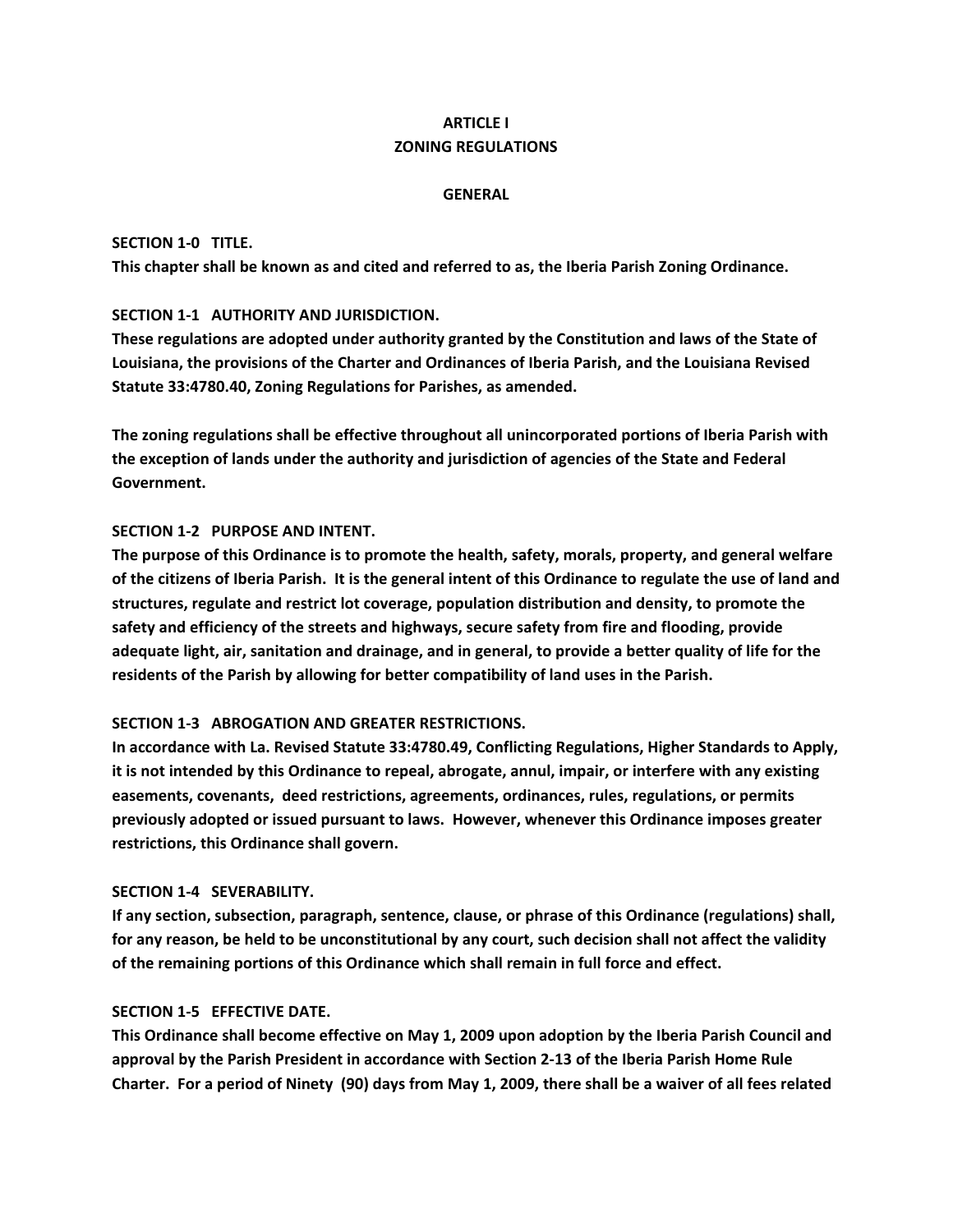**to the process for petitioning revisions of zoning classifications, while all other provisions of said process shall remain in full force and effect.**

# **SECTION 1‐6 DEFINITIONS .**

**All words used in this Ordinance shall be defined by their customary meaning unless specifically defined herein. When in conflict, the specifically defined meaning herein shall prevail over the customary meaning. Words used in the present tense include the future, and the plural includes the** singular: the word lot includes the word plot; the word building includes the word structure; the word **shall is intended to be mandatory.**

**ACCESSORY BUILDING means a subordinated building, or a portion of the main building on a lot, the use of which is customarily incidental to that of the main or principal building.**

**ACCESSORY USE means a subordinate use which serves as an incidental function to the principal use of building located on the same lot occupied by the main use.**

**ALLEY means a public or private street which affords only a secondary means of access to abutting property and is not intended for general traffic circulation.**

**ALTERATION (STRUCTURAL) means changes other than incidental repairs that would change the supporting members of a building such as the addition, removal, or alteration of bearing walls, columns, beams, girders, or foundations.**

**APARTMENT means a room or suite of rooms with toilet and culinary facilities designed for use as living quarters for a single family.**

**BAR (LOUNGE) means an establishment wherein the main source of revenue (50% +) is the sale of alcoholic beverages which are customarily served on the premises.**

**BOARD OF ADJUSTMENT means a nine‐member Board comprised to authorize variances, hold public hearings, and decide appeals with respect to alleged errors in the enforcement or the interpretation of the Zoning Ordinance.**

**BUILDING means any structure having a roof supported by columns or by walls and intended for** protection of shelter of person, animals, or property of any kind. When separated by a firewall, each **part of such structure separated shall be deemed a separate building.**

**BUILDING AREA means the total areas taken on a horizontal plane at the main grade level of the principal building and all accessory buildings exclusive of uncovered porches, terraces, drives, and uncovered parking.**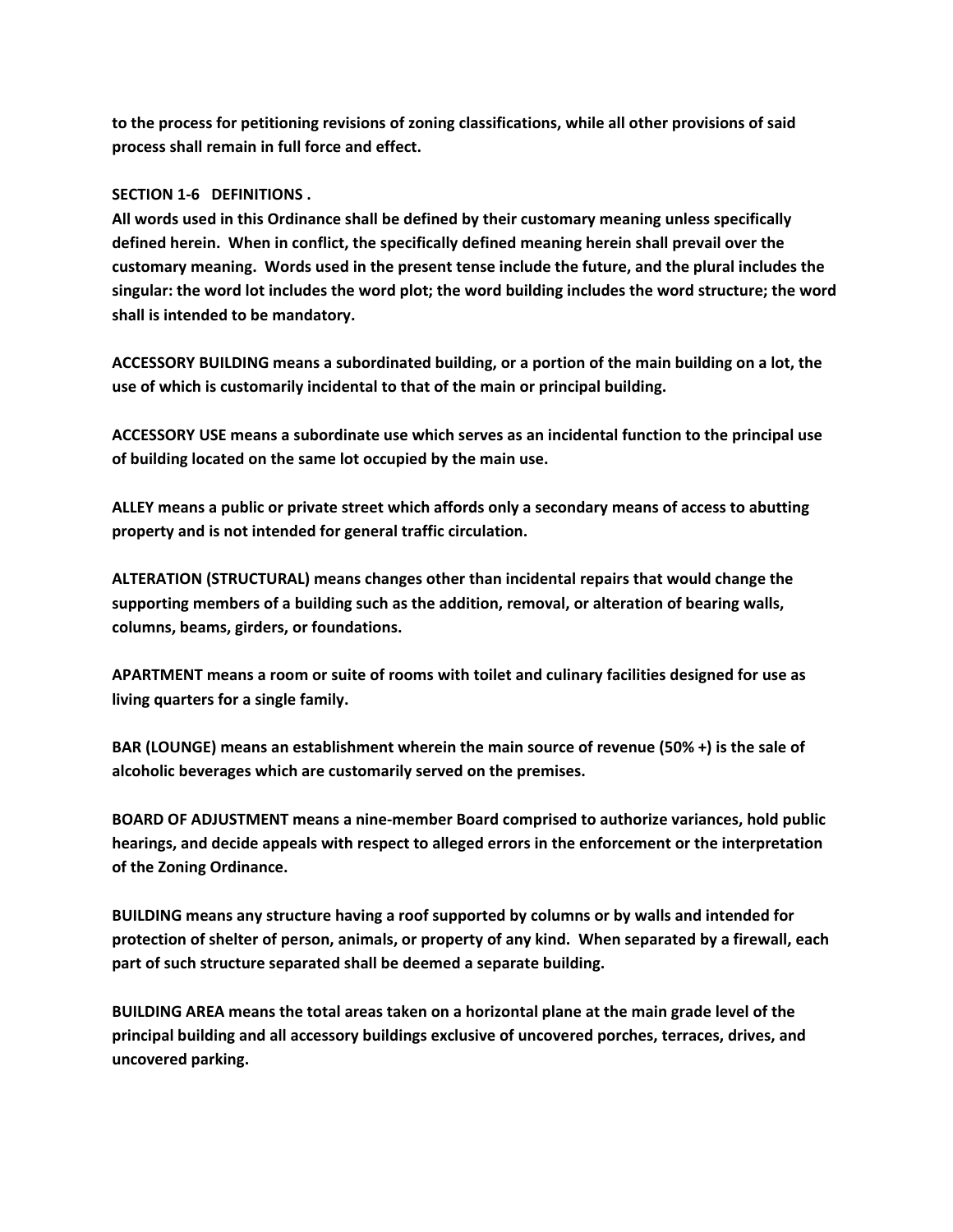**BUILDING HEIGHT means the vertical distance as measured from the established or lot grade to the highest part of the roof.**

BUILDING SETBACK means the area between a lot line and a setback line in which no portion of the **building or other obstructions are permitted except as allowed in this Ordinance.**

**CHURCH (OR OTHER HOUSE OF WORSHIP) means a building wherein persons regularly assemble for any type of officially recognized religious services or accessory activities.**

**COMPATIBLE USE means a use which is capable of existing in harmony with other uses situated in its immediate vicinity.**

**CONDOMINIUM means any land or building and parts of a building thereon which would normally be used by all the occupants such as yards, foundations, basements, floors, walls, hallways, stairways, elevators, and all other related common elements together with individual ownership of a particular unit or apartment in such building.**

**DAY CARE means any establishment providing care of four (4) or more children or adults, during the day, but not to exceed twenty‐four (24) hour periods.**

**DIRECTOR OF PLANNING AND ZONING means the person appointed by the Iberia Parish President as the Director of Planning and Zoning (or another designated individual) to perform the administrative functions of this Ordinance.**

DISTRICT means any section of Iberia Parish in which the zoning regulations are uniform is known as a **district.**

**DRIVE – IN ESTABLISHMENT means an establishment which accommodates patrons in vehicles from which the occupants may purchase goods or services which may be consumed or utilized on the premises. Such establishments may also serve patrons inside the building.** 

**DRIVE‐THRU ESTABLISHMENT means an establishment designed so as to accommodate patrons to purchase goods or services from a vehicle, the consumption or utilization of which shall be off premises. Such establishments may also service patrons inside the building.**

**DWELLING, MULTIPLE FAMILY means a multi‐family dwelling is a building designed as a residence for two (2) or more families living independently of each other.**

**DWELLING, SINGLE‐FAMILY means a detached building designed as a residence for one (1) family, which is constructed on‐site on a permanent foundation.**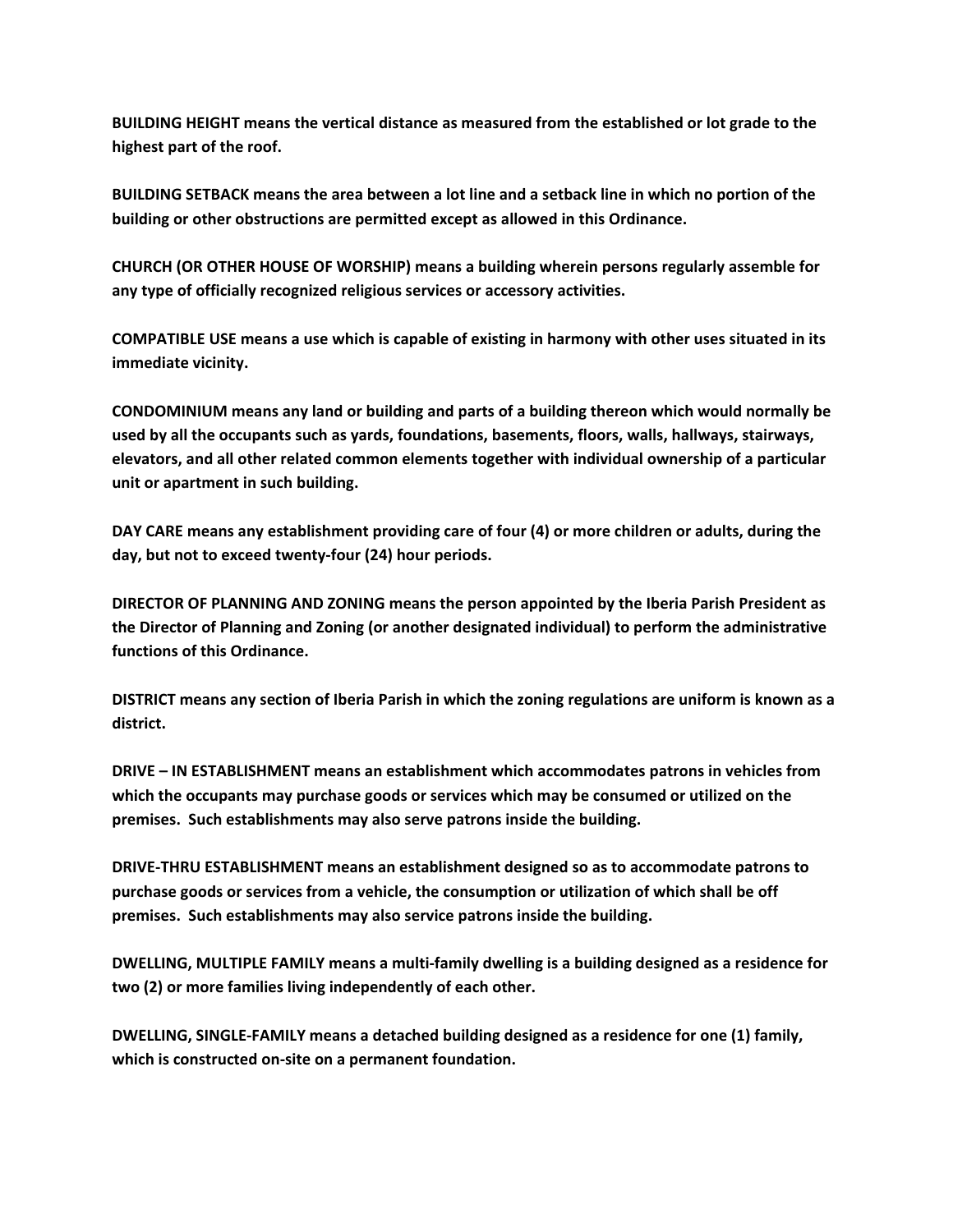**FAMILY means one (1) or more persons who are related by blood or marriage, living together and occupying a single housekeeping unit, or a group of not more than four (4) single persons living together by joint agreement and occupying a single housekeeping unit on a non‐profit basis. Domestic servants residing on the premises shall be considered part of the family.**

**HAZARDOUS WASTE means a solid waste or combination of solid wastes, which because of quantity, concentration, or physical, chemical, or infectious characteristics, may cause or significantly contribute to an increase in mortality or in increase in serious, irreversible, or incapacitating reversible illness; or pose a substantial present or potential hazard to human health, or the environment when improperly treated, stored, transported, or disposed of, or otherwise managed, as defined by the Louisiana Hazardous Waste Management Plan.**

**HAZARDOUS WASTE FACILITY means a facility which collects, separates, stores, disposes, treats, or recovers hazardous waste which is not produced or manufactured on the site.**

**HOME OCCUPATION – See Article VII.**

**IBERIA PARISH REGIONAL PLANNING COMMISSION means the nine‐member commission which oversees compliance with Parish Planning and Zoning Regulations and makes recommendations to the Iberia Parish Council.**

JUNK YARD means the use of any lot or portion thereof, whether inside or outside a building, for the **storage, keeping, or abandonment of junk, including scrap metals or other scrap materials, or the dismantling, demolition, or abandonment of automobiles or other vehicles or machinery or parts thereof.**

**KENNEL means a kennel is any premises on which three (3) or more animals are maintained, boarded, bred, or cared for in return for remuneration, or are kept for the purposes of sale.**

**LINE, RIGHT‐OF‐WAY means a line that is the boundary or dedication line of a street.**

**LOT means a parcel of land occupied or capable of being occupied by one (1) building and the accessory building or uses customarily incidental to it, and including such open space as required by this Ordinance.**

**MANUFACTURED HOME (MOBILE HOME) means a dwelling unit which is transportable in one (1) or** more sections and which is built on a permanent chassis and is designed to be used as a dwelling with **or without a permanent foundation, when connected to the required utilities, and includes the plumbing, heating, and air conditioning, and electrical systems contained therein.**

**MODULAR HOME means they are built using all of the same characteristics of a conventionally built** home including the use of the Structural Insulated Panels or SIPs and are classified as real property.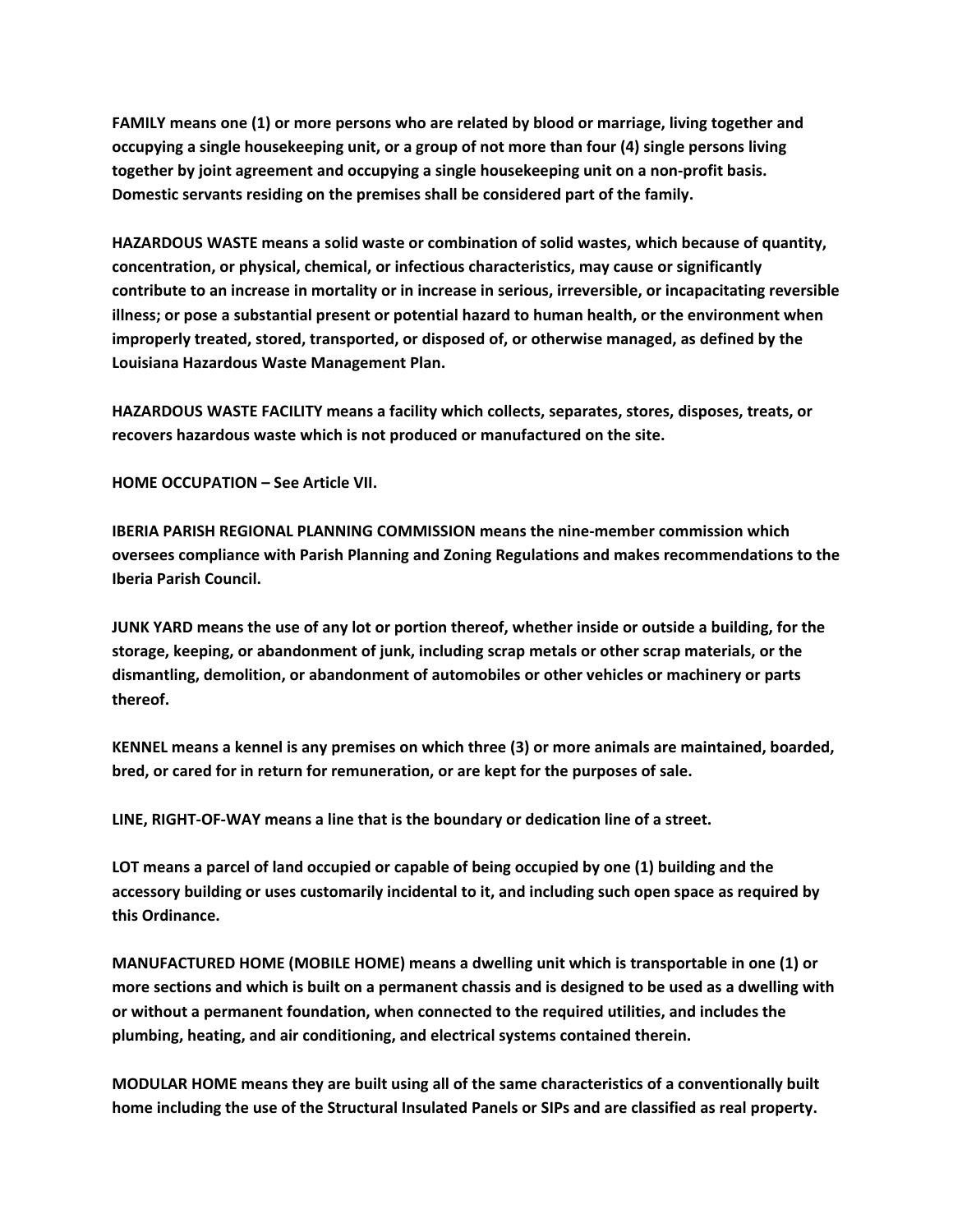**They are not built on frames, instead are built using Engineered Lumber and/or Truss systems designed to meet or exceed the International Residential Codes (IRC) and International Building Code** (IBC) as well as all local and state codes. Homes are delivered by a specifically designed trailer and once the modular structure has reached its destination, it is set in place either by crane or rail system. The homes can be set either on Pier or Beams, Chain Wall or Slab. Since there is no tongue, axles or **frame to remove, the home is considered a permanent structure. Modular homes can be built utilizing designs that are intended to reflect all characteristics of the neighborhood while provided for modest, high quality houses. The purchase, conveyance, and financing (or refinancing) of the** property, which must be evidenced by a valid and enforceable first lien mortgage or deed of trust that **is recorded in the land records, must represent a single real estate transaction under applicable state law.**

**NON‐CONFORMING USE means a structure of land lawfully occupied by a use that does not conform to the regulation of the zoning district in which it is situated.**

PRINCIPLE USE means the primary purpose or function that a lot or structure serves or is intended to **serve.** 

**SEXUALLY ORIENTED BUSINESS means any business designed to provide sexual gratification or sexual** stimulation to the customer by offering of a service or selling or renting sexual devices or other items. **Examples include, but are not limited to, adult bookstores, adult video stores, or adult movie theaters. Medical and licensed psychological professionals are excluded from the definition.**

**SOLID WASTE means any garbage, refuse, sludge from a waste treatment plant, water supply treatment plant, or air pollution control facility, and other discarded material including solid, liquid, semi‐solid, or contained gaseous material resulting from industrial, commercial mining, and agricultural operations, and from community activities.**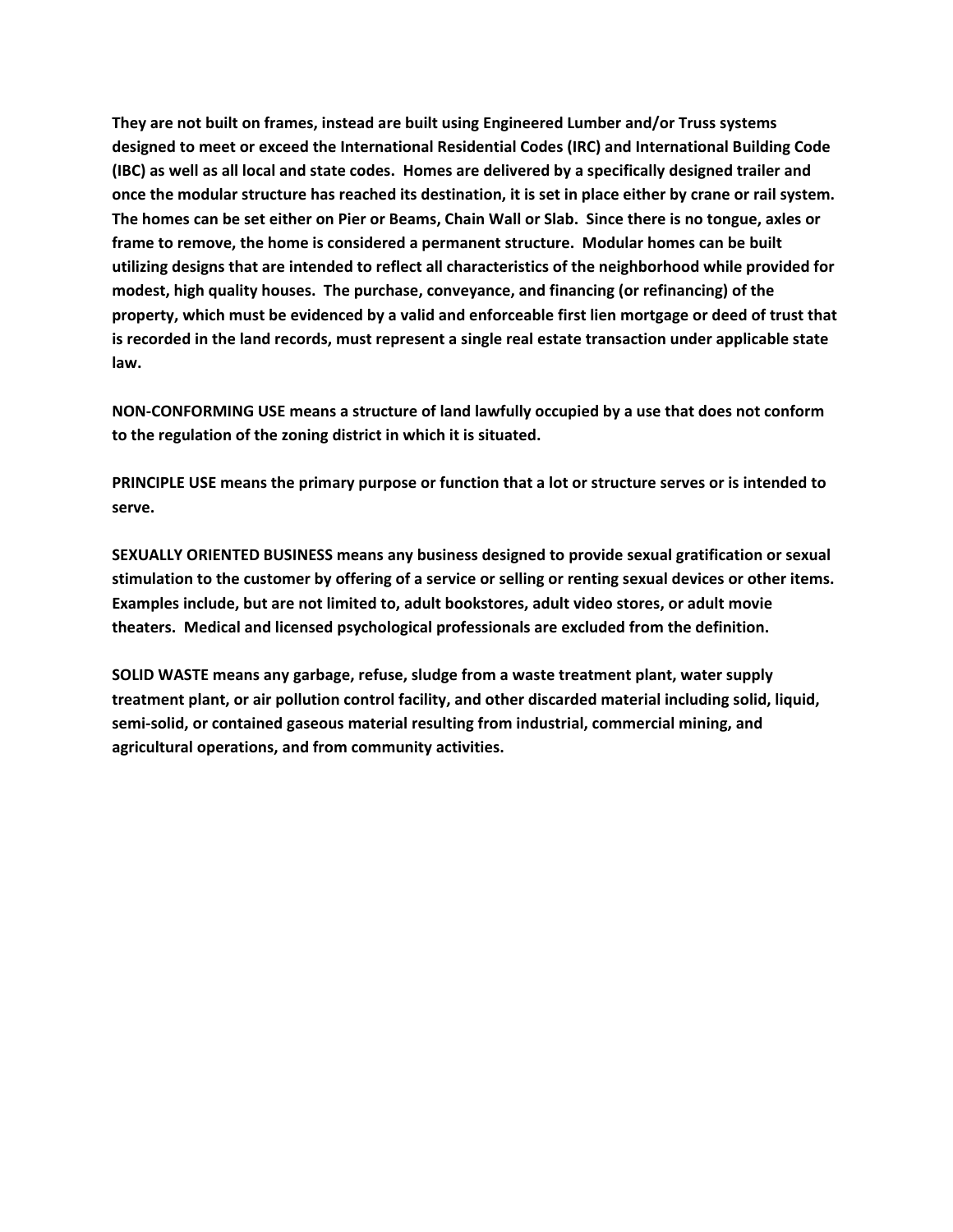## **ARTICLE II**

# **ADMINSTRATION**

**SECTION 2‐0 DUTIES OF THE DIRECTOR OF PLANNING AND ZONING.**

**The Planning Director or designated representative's duties shall include, but are not limited to:**

- **(1) Receive and process all petitions to amend the Zoning Ordinance.**
- **(2) Prepare recommendations for review by the Planning and Zoning Commission, Board of Adjustment, and Parish Council.**
- **(3) Represent the Planning and Zoning Commission at all public hearings.**
- **(4) Maintain all records and minutes of the Planning and Zoning Commission and Board of Adjustment.**
- **(5) Maintain a set of up‐to‐date zoning maps and zoning text.**
- **(6) Issuance of Certificates of Zoning Compliance. There shall be no change in the use of occupancy of land, or of an existing building, or any new building, until a certificate of zoning compliance has been issued stating that the proposed use of the building, or land, complies with the provisions of this Ordinance. Applications for a certificate of zoning compliance shall be made simultaneously with the application for a building permit.**

## **SECTION 2‐1 IBERIA PARISH REGIONAL PLANNING AND ZONING COMMISSION.**

**The provisions of Chapter 19, Article II of the Iberia Parish Compiled Ordinance shall be applicable to this Chapter.**

# **SECTION 2‐2 FUNCTIONS OF THE BOARD OF ADJUSTMENT.**

**The Iberia Parish Regional Planning and Zoning Commission shall also act as the Board of Adjustment.**

- **(1) Functions. The Board of Adjustment shall perform the following functions:**
	- **a. Authorize variances to this Ordinance, after an appropriate public hearing, when an undue hardship would be placed on the property owner should such variance not be allowed with respect to allowable land uses.**
	- **b. Hold public hearings, when there is an alleged error in the enforcement of these regulations by the Director of Planning and Zoning, or the designated parish official authorized to enforce the Ordinance. If the Board of Adjustment feels such error has occurred, it has the authority to correct such action.**
	- **c. Hold public hearings and decide appeals with respect to the interpretation of the text of this Ordinance by the Director of Planning and Zoning.**
- **(2) Organization. The Board of Adjustment will operate under a set of by‐laws adopted as a sub‐section of the by‐laws of the Iberia Parish Planning and Zoning Commission. Included will be a provision, that the officers of the Board of Adjustment shall be separate from the officers of the Planning and Zoning Commission.**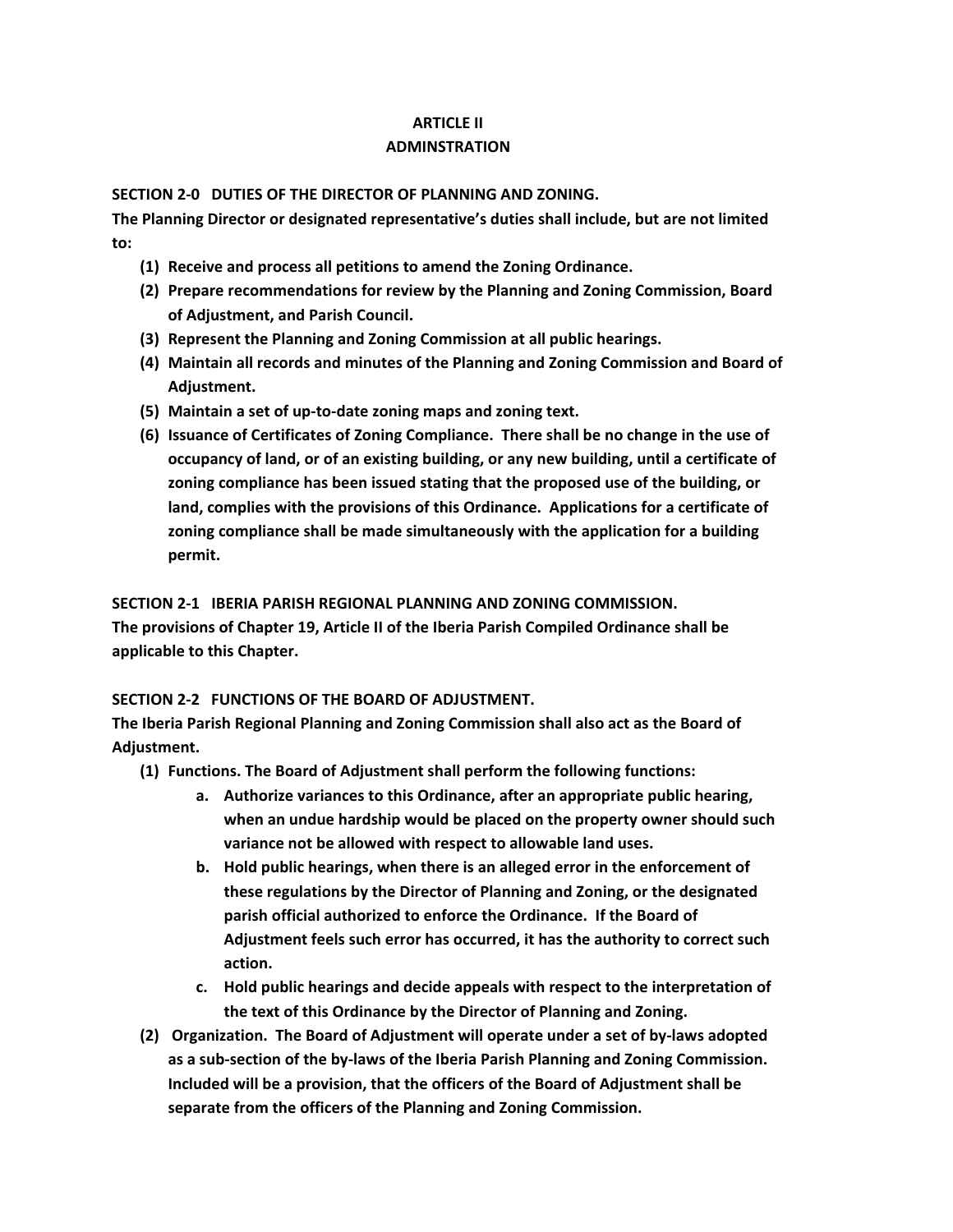**SECTION 2‐3 IBERIA PARISH COUNCIL.**

**All actions of the Iberia Parish Regional Planning and Zoning Commission and the Board of Adjustment are subject to review by the Iberia Parish Council, as outlined in this Ordinance, or in the Iberia Parish Home Rule Charter.**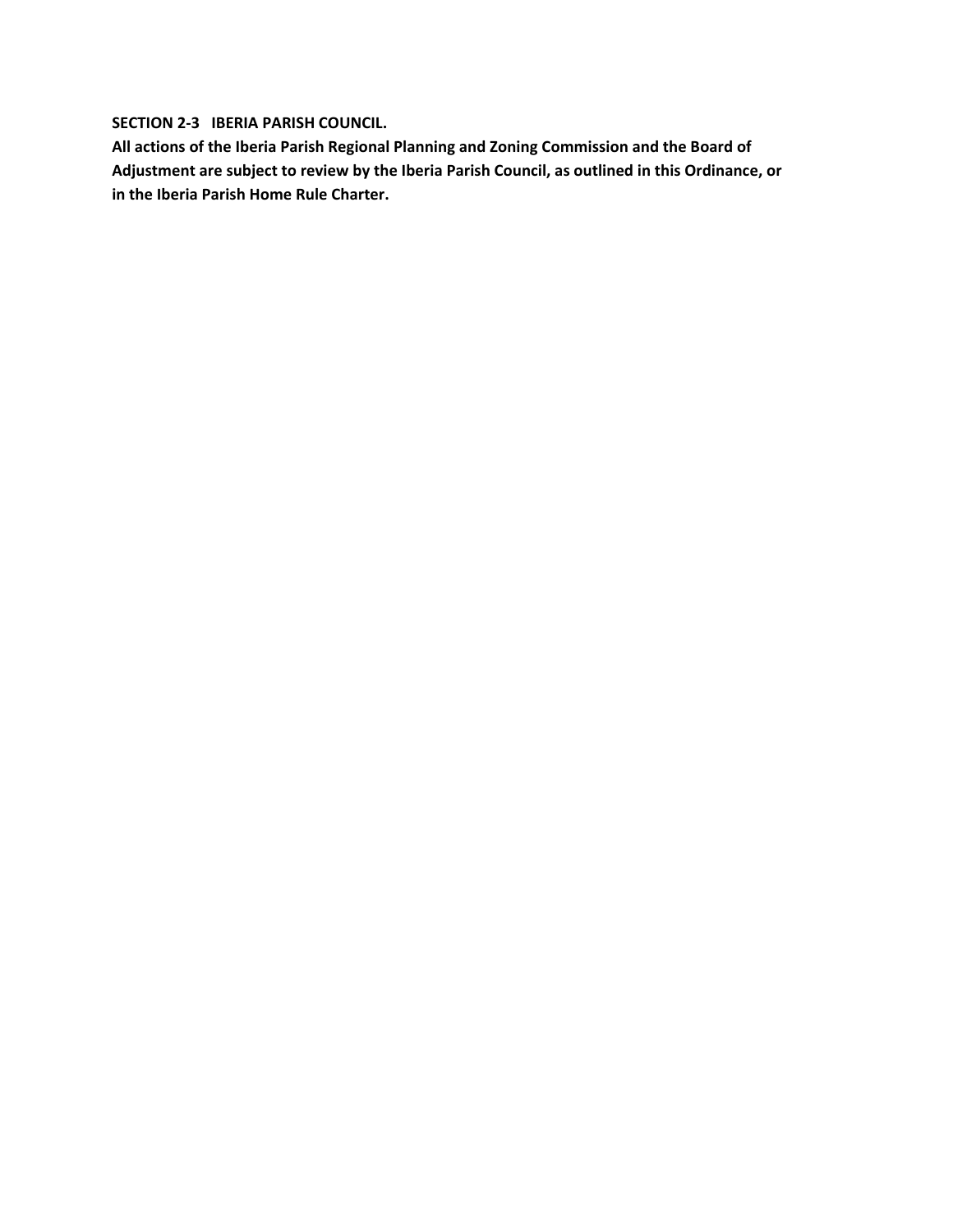# **ARTICLE III DEVELOPMENT REGULATIONS**

# **SECTION 3‐0 ZONING DISTRICTS AND MAPS ESTABLISHED.**

**For the purposes of promoting the public health, safety, morals, and general welfare of the population, the unincorporated area of Iberia Parish is hereby divided into the following types of zoning districts:**

| $R-1$<br>SINGLE FAMILY RESIDENTIAL DISTRICT<br>$R-2$<br><b>MIXED RESIDENTIAL DISTRICT</b><br>$R-3$<br><b>MULTI-FAMILY RESIDENTIAL DISTRICT</b><br><b>MANUFACTURED (MOBILE) HOME PARK DISTRICT</b><br>$R - 4$<br>$C-1$<br>$C-2$<br><b>COMMERCIAL (GENERAL BUSINESS)</b><br>$1-1$<br><b>INDUSTRIAL DISTRICT</b><br><b>TND</b><br><b>TRADITIONAL NEIGHBORHOOD DEVELOPMENT</b> | $A-1$ | <b>AGRICULTURAL DISTRICT</b>                       |
|----------------------------------------------------------------------------------------------------------------------------------------------------------------------------------------------------------------------------------------------------------------------------------------------------------------------------------------------------------------------------|-------|----------------------------------------------------|
|                                                                                                                                                                                                                                                                                                                                                                            |       |                                                    |
|                                                                                                                                                                                                                                                                                                                                                                            |       |                                                    |
|                                                                                                                                                                                                                                                                                                                                                                            |       |                                                    |
|                                                                                                                                                                                                                                                                                                                                                                            |       |                                                    |
|                                                                                                                                                                                                                                                                                                                                                                            |       | <b>COMMERCIAL (NEIGHBORHOOD SHOPPING) DISTRICT</b> |
|                                                                                                                                                                                                                                                                                                                                                                            |       |                                                    |
|                                                                                                                                                                                                                                                                                                                                                                            |       |                                                    |
|                                                                                                                                                                                                                                                                                                                                                                            |       |                                                    |

The boundaries of said districts are shown on a map, which has been properly attested and placed on **file with the Iberia Parish Clerk of Court. This zoning district map, together with all notations,** references, and other information thereon, is made a part of the this chapter and has the same force **and effect as if fully set forth or described herein.**

**Where uncertainty exists with respect to the boundaries of any of the aforesaid districts as shown on the zoning district map, the following rules apply:**

- **1. Where district boundaries are indicated as following streets, highways, or alleys, the center lines of such streets, highways, or alleys shall be construed to be such boundaries.**
- **2. Where the land has been or may hereafter be divided into blocks and lots and where district boundaries are so indicated that they approximately follow the lot lines, such lot lines shall be construed to be said boundaries.**
- **3. In the un‐subdivided property, the district boundary lines on the zoning district map shall be determined by use of the scale appearing on the map.**
- **4. Where the boundary follows a railroad line, such boundary shall be deemed to be located midway between the main tracks of said railroad line.**

All areas which are under water and not shown as included within any district shall be subject to all of **the regulations of the district adjacent to the water area.**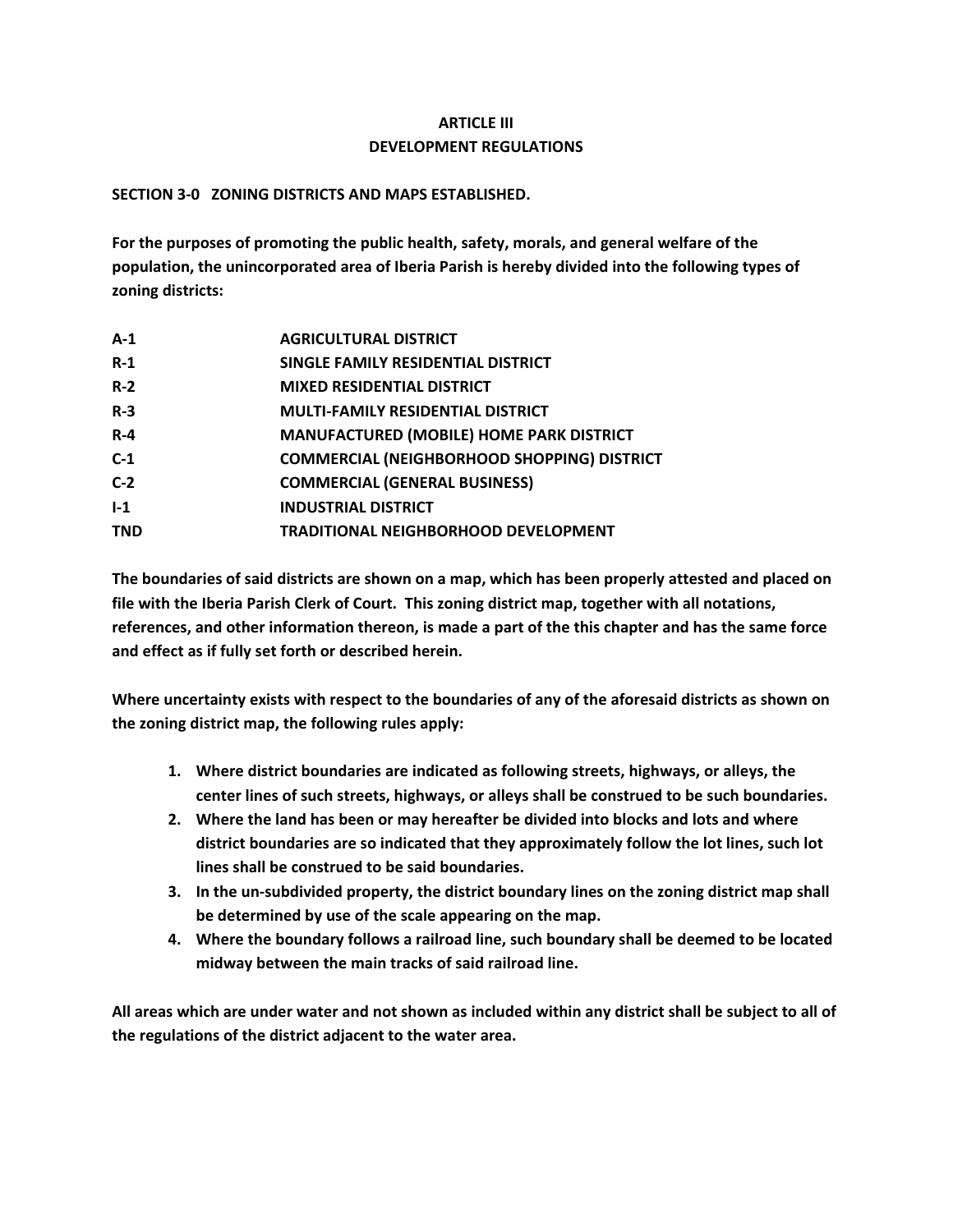## **SECTION 3‐1 PERMITTED USES OF BUILDINGS OR LAND.**

No building or land shall hereafter be used, and no building or part thereof shall be erected, moved, **or structurally altered unless in conformity with the regulations herein specified in this Ordinance for** the district in which it is located. An exception is allowed for buildings, legally non-conforming as to **use, that are destroyed by vandalism, fire, storms or other acts of God, provided the restoration is accomplished with no increase in cubical content and no increase in floor area over the building** existing immediately prior to damage. A second exception allowable is that any land use allowed in a more restrictive district is allowed in a less restrictive district with R-1 being considered the most **restrictive and I‐1 being the least restrictive.**

**(a) Uses not specifically listed as allowable:**

**If a proposed use is not listed, or if clarity is needed regarding its proper classification as to what type of zoning district it belongs in, the Director of Planning and Zoning, or other designated official, shall make an official determination as to the appropriate district for the land use. This decision may be appealed to the Board of Adjustment for the final determination as to the appropriate district for the use to be located. If a text amendment is required; the normal procedure for amendment of the Ordinance is to be followed.**

- **(b) Uses automatically requiring a special use/conditional use permit:**
	- **(1) The following uses always require a special use/conditional use permit (See Article VIII): Airport, heliport, any landing strip (land or water) Communication/telecommunication towers Hazardous waste disposal, handling, and processing storage Junk and salvage yards and other similar activities Pipelines Sanitary Landfills Sexually‐oriented businesses**
	- **(2) Any other uses specifically noted in this Ordinance as requiring a special use/conditional use permit.**
	- **(3) Use of property permitted under this Section must commence (issuance of building permit is considered commencing) within one (1) year from the date of approval unless extended by the Iberia Parish Council.**

# **SECTION 3‐2 DEVELOPMENT STANDARDS.**

- **(a) Size and Location of Buildings – Except as hereinafter provided, no building shall hereafter be erected or altered to:**
	- **a. Exceed the allowable height 32 as specified in each designated zoning district;**
	- **b. Accommodate or house a greater number of facilities;**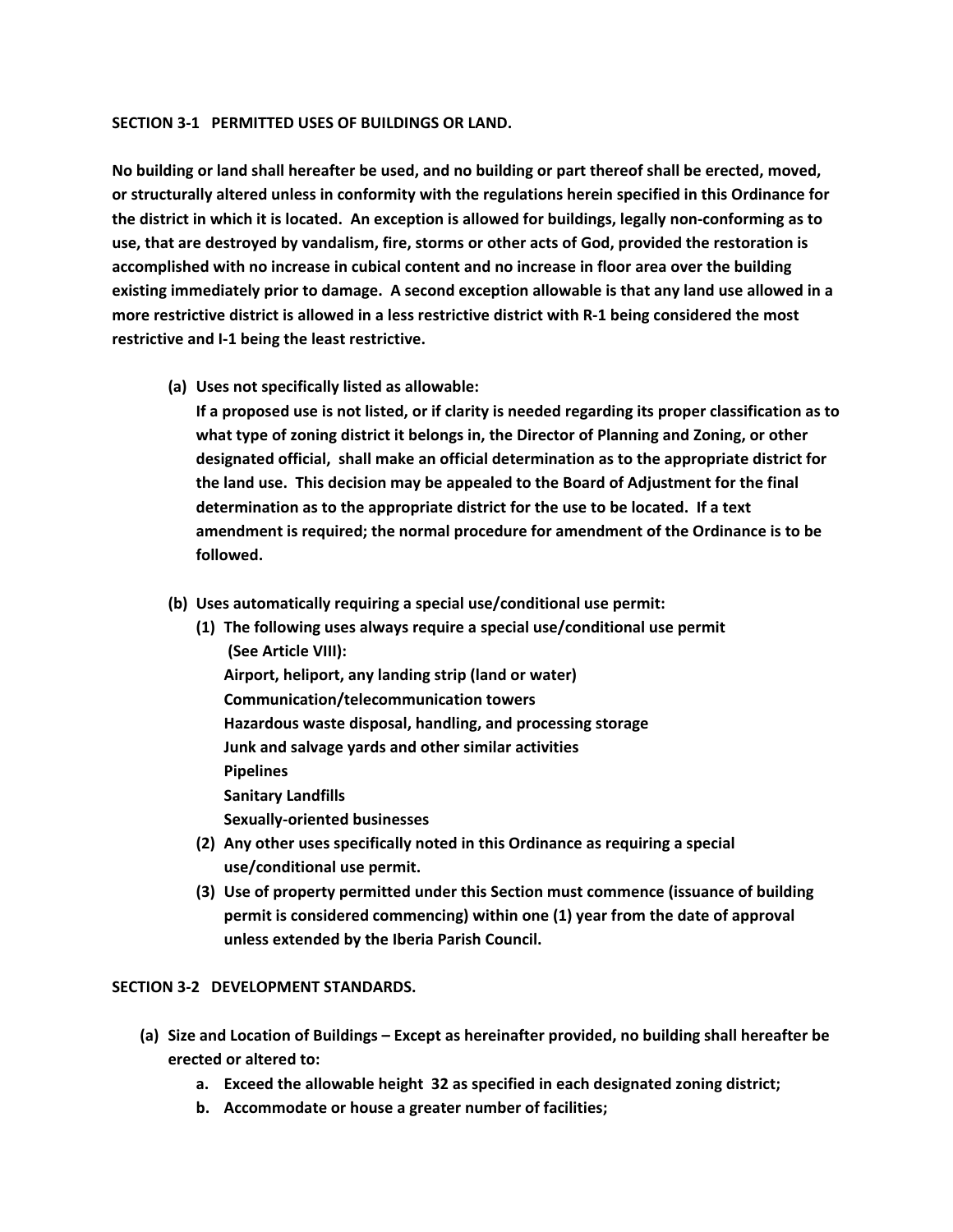- **c. Occupy a greater percentage of lot area; or**
- **d. Have narrower, or smaller, rear yards, front yards, side yards, inner or outer courts than is specified herein for the district in which such building is located.**
- **(b) Yard Area – No part of a yard, or other open space, required about any building for the purpose of complying with the provisions of this Ordinance shall be included as part of a yard or other open space similarly required for another building.**
- **(c) One Building to a Lot – Every building erected, reconstructed, converted, moved, or** structurally altered shall be located on a lot of record and in no case shall there be more than **one main building on one lot unless otherwise provided for in this section.**
- **(d) All land uses shall adjoin a parish maintained public right‐of‐way, excluding:**
	- **a. Where the Iberia Parish Council has authorized a plat to be recorded authorizing a private road;**
	- **b. Where a subdivision plat has been recorded as dedicated, but not accepted or maintained by the Parish prior to the adoption of subdivision regulations of the Parish;**
	- **c. Where a right‐of‐way has been dedicated and accepted by the Parish, but has not been constructed; and**
	- **d. Where a private road is needed to provide access when a family subdivides property for immediate family members. Immediate family is defined as spouse, children or step‐children, mother or father, mother‐in‐law or father‐in‐law, sister or brother,** sister-in-law or brother-in-law, son-in-law or daughter-in-law, grandparents or step**grandparents, or grandchildren or step‐grandchildren. At the discretion of the section of Planning and Zoning, proof of relationship may be required.**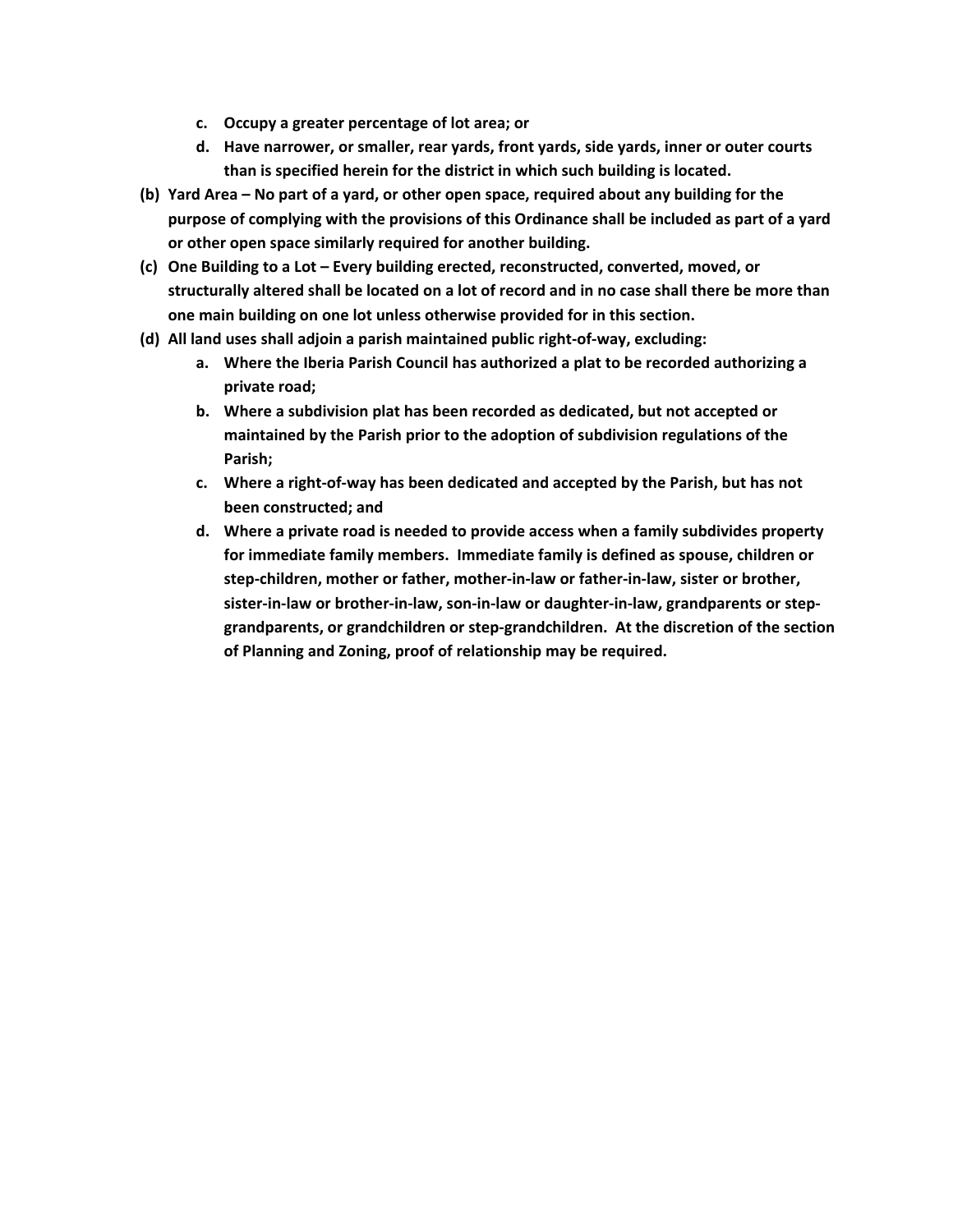# **ARTICLE IV ZONING DISTRICTS AND REGULATIONS**

## **SECTION 4‐0 DISTRICTS AND REGULATIONS.**

# **(A) Zoning District A‐1 (Agricultural)**

**Permitted Uses – Ambulance substation, animal hospitals and kennels; boat landing, houses and docks; cemetery and/or mausoleum (if adjacent to and affiliated with church or other house of worship); church (or other house of worship); commercial stable and riding school; farms and farm‐related buildings; fish hatchery; lumbering; nurseries (horticultural) and greenhouses; public and private schools (elementary and secondary only); public (government or special purpose district) uses; wetlands and other conservation areas; wildlife preserves.**

**Accessory Uses – Roadside stands for sale of agricultural products, at least half of which are grown on premises. Off road parking shall be provided for all employees and customers and the stand** shall be set back at least twenty (20) feet from all property lines and road rights-of-way. The **stand shall not be more that 300 square feet in size.**

**Permitted Uses by Special Use/Conditional Use Permit: Airports; beekeeping; blacksmithing; communication towers; farm implement repair; extractive related industries (ethanol or other bio‐fuels production, fish processing, meat processing, sawmill, sugarcane processing); oil and gas exploration; oil and gas pump transfer stations; outdoor shooting range; temporary seasonal fruit and vegetable sales.**

**Requirements Specific to A‐1 (Agricultural District):**

- (1) An area zoned A-1 must comprise at least 25 acres. Smaller acreage is allowable only by **following the Special Use/Conditional Use Permit procedure as outlined in this Ordinance (Article VIII).**
- **(2) Residential Restrictions. Each landowner is allowed one single‐family dwelling (including manufactured (mobile) home or modular home) on his/her property. Two additional dwellings are allowable. Any additional dwellings, subject to the state criteria, require a Special Use/Conditional Use Permit.**
	- **a. Housing for farm employees is allowed with the following restrictions:**
		- **i. The farm is at least 25 acres; and anything less than 25 acres must prove that it is economically viable; and**
		- **ii. It is only used to house farm laborers.**
	- **b. Minimum lot size – See R‐1 requirements**
	- **c. All Board of Health, Sewer District, and any other applicable Parish regulations must be strictly adhered to as to placement and number of dwellings.**
	- **d. Maximum height – 32 feet**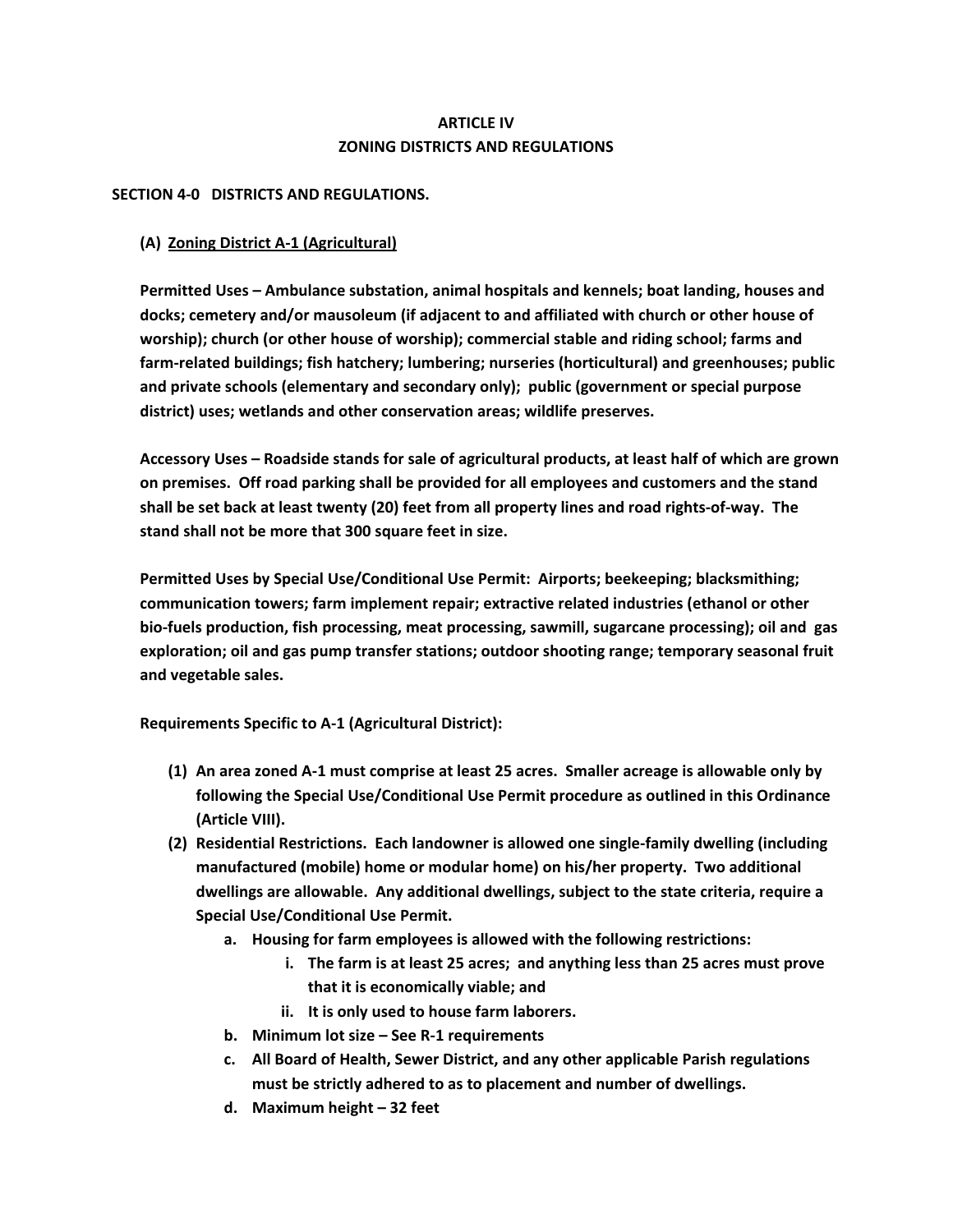**e. Yard requirements: Front yard – 20 feet; Side yard – 5 feet on each side from property line or 10 feet between structures; and Rear yard – 10 feet**

# **(B) Zoning District R‐1 (Single – Family Residential)**

**Permitted Uses – Single‐family detached dwellings (one (1) per lot); home occupations (See Article VII); community recreation facilities (park, playground, pool, tennis courts); modular homes.**

**Permitted Uses by Special Use/Conditional Use Permit: Bed and breakfast homes; cemetery or mausoleum (if adjacent to and associated with a church or other house of worship); church (or other house of worship); communication towers; community and group homes; public and private elementary and secondary schools.**

**Prohibited Uses: Manufactured (mobile) Homes**

**Permitted Signs: On‐premise signs shall be prohibited except as allowed for home occupations (See Article VII).**

**Requirements Specific to R‐1 (Single‐Family Residential)**

- **(1) Maximum building height – 32 feet (two and one‐half floors).**
- **(2) Minimum Lot Areas**
	- **a. Seventy‐five (75) feet wide and a total surface area of not less than 10,000 square feet with an effluent reduction field (mechanical plan with public or community water).**
	- **b. Seventy‐five (75) feet wide and a total surface area of not less than 12,000 square feet with an effluent reduction field (mechanical plant without public or community water). Private well must be a minimum of fifty (50) feet from all components of the sewer system.**
	- **c. Seventy‐five (75) feet wide and a total surface area of not less than 22,5000 square feet (septic tank with or without public or community water). The septic tank and all components must be a minimum of fifty (50) feet from a water well.**
	- **d. Fifty (50) feet wide and a total surface area of not less than 6,000 square feet (private community sewer system or public sewer system with public water, community water or private well).**
- **(3) Sewer and water mains shall be laid in separate trenches not less than six (6) feet apart horizontally when installed in parallel.**
- (4) Yard requirements: Front yard 20 feet; Side yard 5 feet on each side from property line **or 10 feet between structures; and Rear yard – 10 feet.**

**The development of any parcel of land being developed may be subject to review by the Iberia Parish Health Unit and/or subject to the Iberia Parish Subdivision Regulations which may result in more stringent regulations. The developer (s) is responsible for following the proper procedures**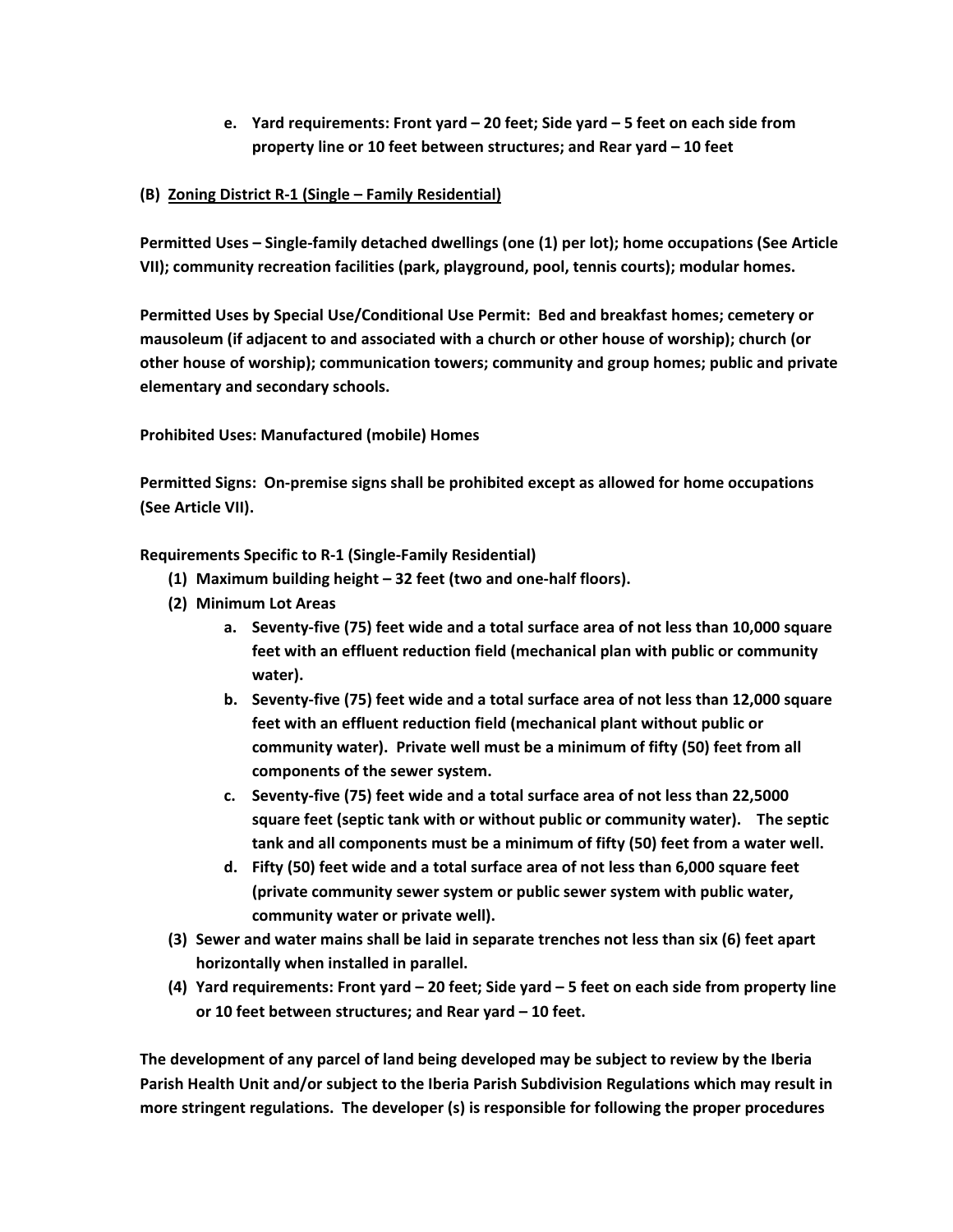**for development purposes. In addition, the developer (s) may chose to place more restrictive lot sizes than those required in this ordinance.**

# **(C) Zoning District R‐2 (Mixed Residential)**

**Permitted Uses: Single‐ family detached dwelling (one (1) per lot); manufactured (mobile) home (one (1) per lot); modular home (one (1) per lot); home occupations (see Article VII); community recreational facilities (park, playground, pool, tennis courts);**

**Permitted Uses by Special Use/Conditional Use Permit: Bed and breakfast homes; cemetery or mausoleum (if adjacent to and associated with a church or other house of worship); church (or other house of worship); communication towers; community homes; manufactured (mobile) home subdivisions (lots for sale); public and private elementary and secondary schools.**

**Permitted Signs: On‐premises signs shall be prohibited except as allowed for home occupations (See Article VII).**

**Requirements Specific to R‐2 (Mixed‐Family Residential)**

- **(1) Maximum building height – 32 feet (two and one‐half floors)**
- **(2) Minimum Lot Areas**
	- **a. Seventy‐five (75) feet wide and a total surface area of not less than 10,000 square feet with an effluent reduction field (mechanical plant with public or community water).**
	- **b. Seventy‐five (75) feet wide and a total surface area of not less than 12,000 square feet with an effluent reduction field (mechanical plant without public or community water). Private well must be a minimum of fifty (50) feet from all components of the sewer system.**
	- **c. Seventy‐five (75) feet wide and a total surface area of not less than 22,5000 square feet (septic tank with or without public or community water). The septic tank and all components must be a minimum of fifty (50) feet from a water well.**
	- **d. Fifty (50) feet wide and a total surface area of not less than 6,000 square feet (private community sewer system or public sewer system with public water, community water or private well).**
- **(3) Sewer and water mains shall be laid in separate trenches not less than six (6) feet apart horizontally when installed in parallel.**
- (4) Yard requirements: Front yard 20 feet; Side yard 5 feet on each side from property line **or 10 feet between structures; and Rear yard – 10 feet.**

**The development of any parcel of land being developed may be subject to review by the Iberia Parish Health Unit and/or subject to the Iberia Parish Subdivision Regulations which may result in more stringent regulations. The developer (s) is responsible for following the proper procedures**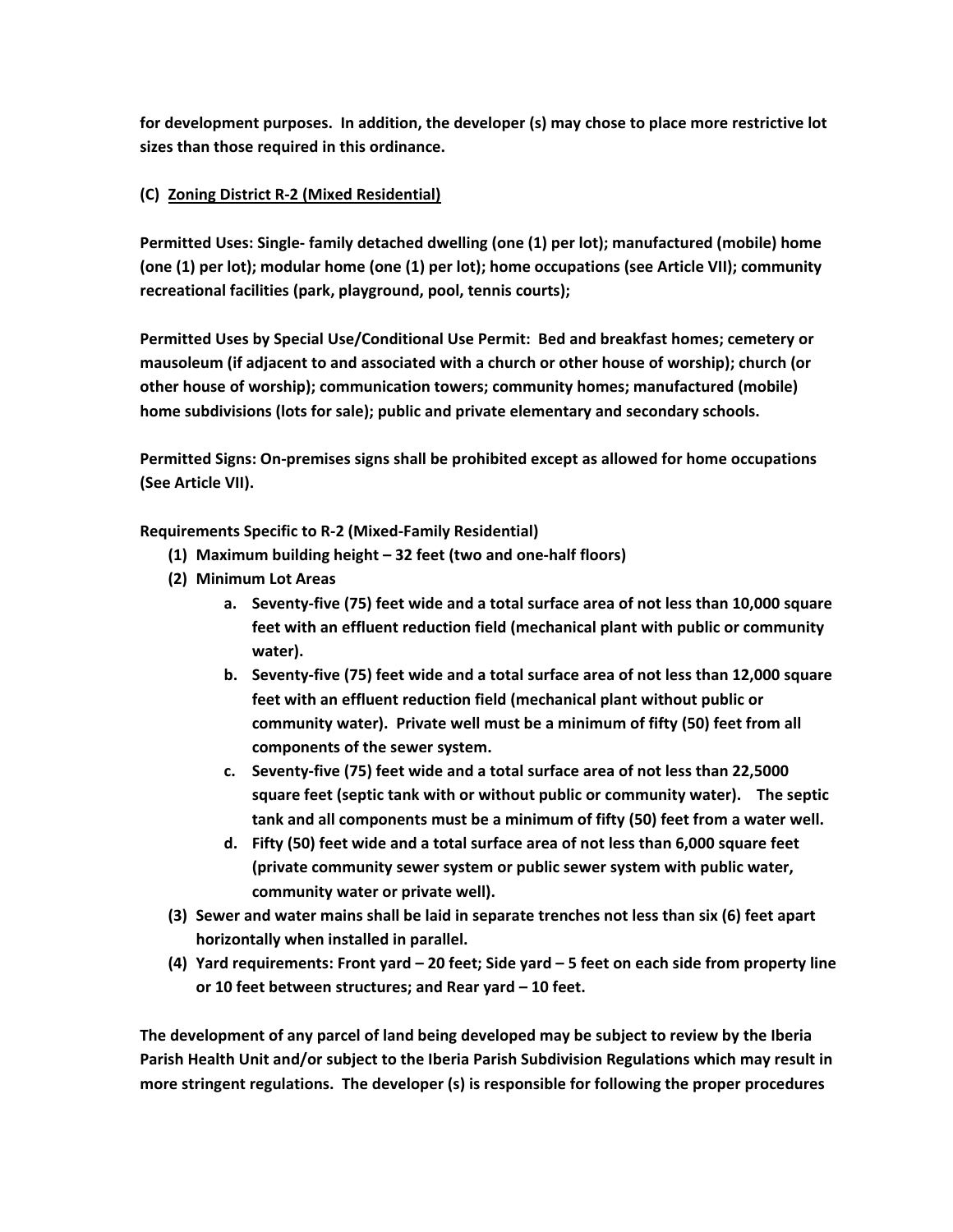**for development purposes. In addition, the developer (s) may chose to place more restrictive lot sizes than those required in this ordinance.**

# **(D) Zoning District R‐3 (Multi‐Family)**

**Permitted Uses: Apartments; condominiums; townhouses; duplex (two‐family); triplex (three‐ family); four‐plex (four‐family); zero lot line homes; church (or other house of worship); community or group homes; nursing home (includes assisted living); community recreational facilities (park, playground, pool, and tennis courts).**

**Permitted Uses by Special Use/Conditional Use Permit: Bed and breakfast homes; cemetery and/or mausoleum; club or lodge; communication towers; home occupations; public and private elementary and secondary schools.**

**Prohibited Uses: Any type of land use not listed above with the exception of any land uses allowed in more restrictive zoning districts.**

**Requirements Specific to R‐3 (Multi‐Family)**

- **(1) Maximum building height – 50 feet**
- **(2) Minimum Lot Areas**
	- **a. 5,000 square feet per two family unit (duplex).**
	- **b. 4,000 square feet for the first two units plus 1,000 square feet for each additional unit for multi‐family dwellings.**
	- **c. 2,500 square feet per dwelling unit for condominiums and townhouses.**
	- **d. 3,500 square feet per dwelling unit for zero lot line homes.**
- **(3) Parking requirements: See Division VI of this Article**
- (4) Yard requirements: Front yard 20 feet; Side yard 5 feet on each side from property line **or 10 feet between structures; and Rear yard – 10 feet. For multi‐family residences, condominiums, townhouses, and zero lot line homes, open yard space must equal twenty percent (20%) of the lot area with the remaining eighty percent (80%) reserved for building and parking.**

**The development of any parcel of land being developed may be subject to review by the Iberia Parish Health Unit and/or subject to the Iberia Parish Subdivision Regulations which may result in more stringent regulations. The developer (s) is responsible for following the proper procedures for development purposes. In addition, the developer (s) may chose to place more restrictive lot sizes than those required in this ordinance.**

 **(E) Zoning District R‐4 (Manufactured (mobile) Home Park)**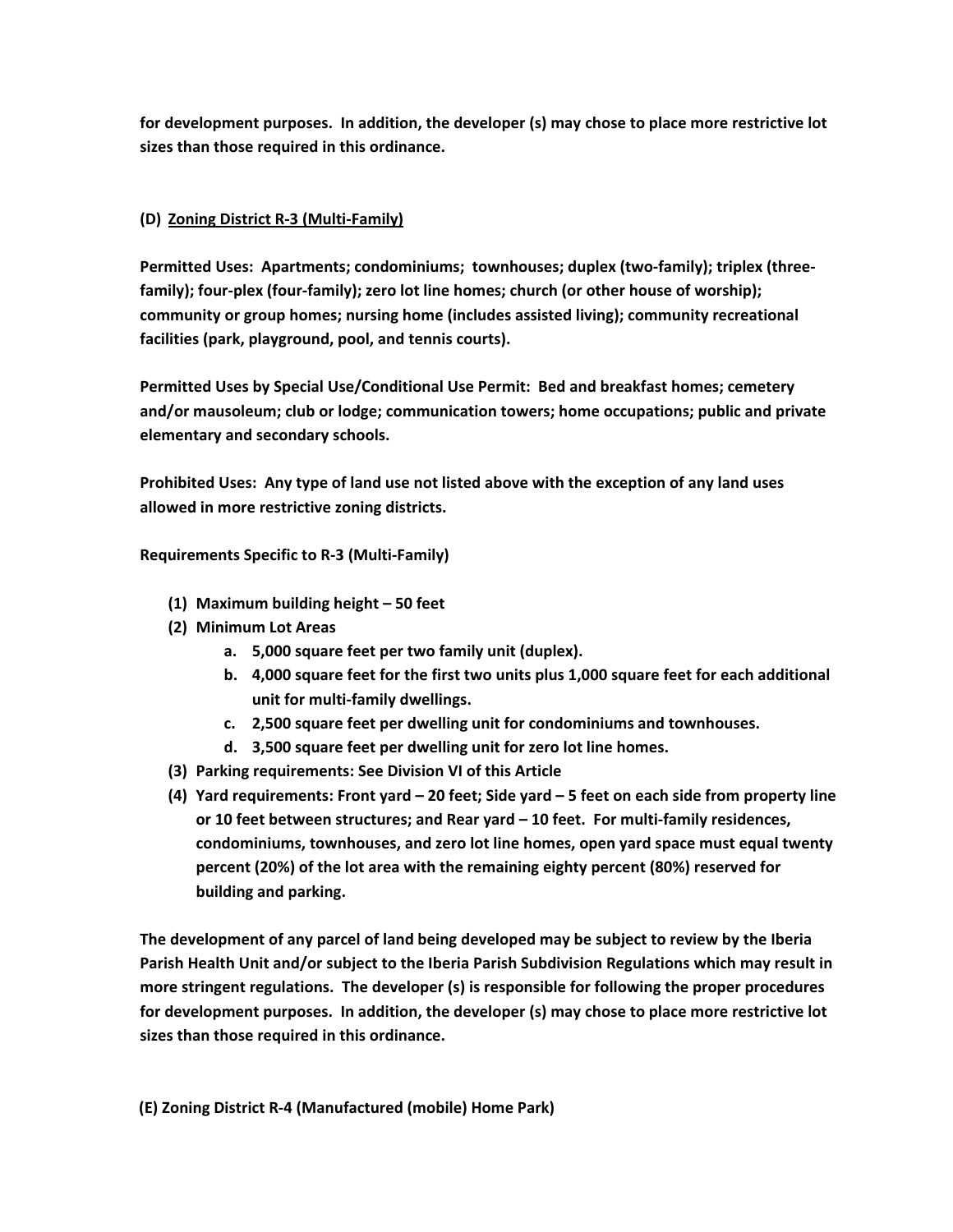**Permitted Uses: Manufactured (mobile) home parks (rental spaces); manufactured (mobile) home subdivision (lots for sale); community recreational facilities (park, playground, pool, tennis courts); recreational vehicle parks (rental spaces).**

**Permitted Uses by Special Use/Conditional Use Permit – Communication towers**

**Requirements Specific to R‐4 (Manufactured (Mobile) Home Park)**

- **(1) Minimum Site Size: Each mobile home park shall consist of a minimum site area of three acres and shall be designated to accommodate a minimum of ten (10) mobile homes.**
- **(2) Maximum Density: No manufactured (mobile) home park shall exceed a maximum density of ten (10) mobile home spaces per acre as determined by the total area bounded by the mobile home park property lines.**
- **(3) Minimum Lot Areas**
	- **a. 3,500 square feet per dwelling unit or as required by State Health requirements**
- **(4) Parking requirements: See Division VI of this Article.**
- (5) Yard requirements: Front yard 20 feet; Side yard 5 feet on each side from property line **or 10 feet between structures; Rear yard – 10 feet; and open – Minimum yards shall be used for open space and no home, projection therefrom (e.g. stairs or porch) or accessory use (e.g. storage shed) shall be allowed in this area.**

**The development of any parcel of land being developed may be subject to review by the Iberia Parish Health Unit and/or subject to the Iberia Parish Subdivision Regulations which may result in more stringent regulations. The developer (s) is responsible for following the proper procedures for development purposes. In addition, the developer (s) may chose to place more restrictive lot sizes than those required in this ordinance.**

# **(F) Zoning District C‐1 (Commercial – Neighborhood Shopping District)**

**A neighborhood business district is a limited commercial district that contains small individual uses designed to service the daily or frequent retail and service needs of the immediate neighborhood without any adverse affects. These districts are small and within a convenient distance of most of the areas they serve. Allowable uses are compatible with the scale of adjoining neighborhoods.**

**Permitted Uses: Individual uses may not exceed 3,500 square feet. Hours of operation are limited to 6:00AM to 10:00PM. All deliveries must be made within the allowable hours of operation.**

# **(1) Retail Sales**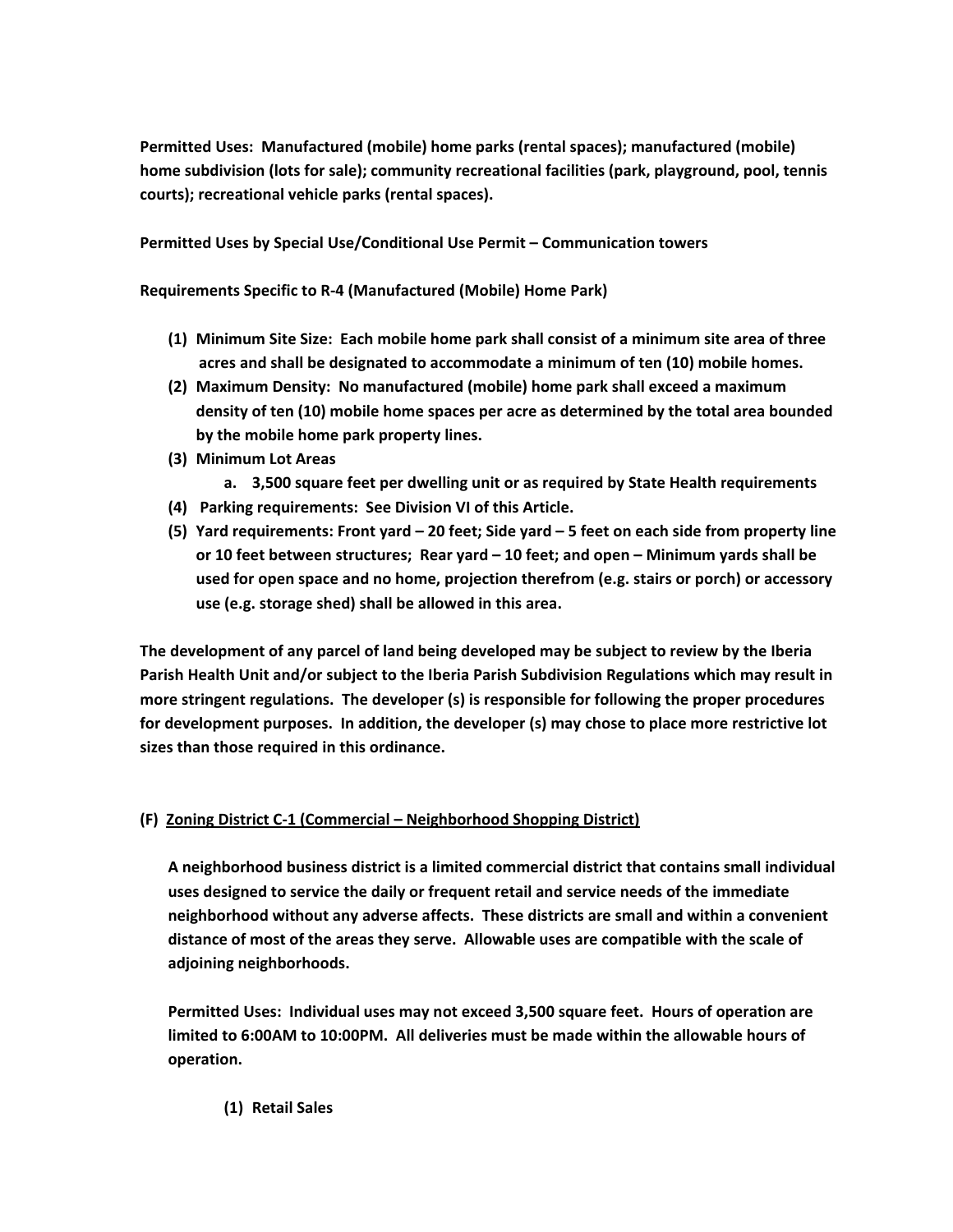**Art gallery and supply store; book, greeting cards or stationary; camera and photographic supplies; candy and confectionary; coffee and/or pastry shop; cosmetics; convenience store (no gas pumps); drug store/pharmacy; health foods; hobby, toys, and games; home health; ice cream/snowballs; news dealers/newsstands; optician/optical ware and supplies; sandwich shop (no alcohol sales); video sales/rentals (not including adult video stores).**

**(2) Services**

**Alterations (tailor); animal grooming (non‐boarding); barbershop; beauty shop; branch bank or credit union (branch with drive thru); dance or gymnastics studio; day‐care center (child/elderly); dry cleaners (no on‐site cleaning); laundromat; nail/tanning salon; photography studio; picture framing; travel agency; weight‐ loss clinic.**

**(3) Office Uses** 

**Accounting; general; government; insurance; legal; medical/dental; real estate.**

**Prohibited Uses: Freestanding signs and billboards; any use not specifically permitted herein with the exception of any land uses allowed in more restrictive zoning districts.**

**Requirements Specific to C‐1 (Commercial – Neighborhood Shopping District)**

- **(1) Minimum Lot Areas**
	- **a. One hundred (100) feet wide and a total surface area of not less than 12,000 square feet with an effluent reduction field (mechanical plant with public or community water).**
	- **b. One hundred (100) feet wide and a total surface area of not less than 12,000 square feet with an effluent reduction field (mechanical plant without public or community water). Private well must be a minimum of fifty (50) feet from all components of sewer system.**
	- **c. One hundred (100) feet wide and a total surface area of not less than 22,500 square feet (septic tank with or without public or community water). The septic tank and all components must be a minimum of fifty (50) feet from a water well.**
	- **d. Sixty (60) feet wide and a total surface area of not less than 8,500 square feet (private community sewer system or public sewer system with public water, community water or private well).**
- **(2) Maximum Building Height – 32 feet**
- **(3) Lot requirements: Front – depth 25 feet; Front – width none, provided the buildings are of fireproof construction; otherwise, a five (5) foot minimum side yard is required; Rear – none, provided the buildings are of fireproof construction; otherwise, a five (5) foot minimum rear yard is required.**
- **(4) Additional requirements:**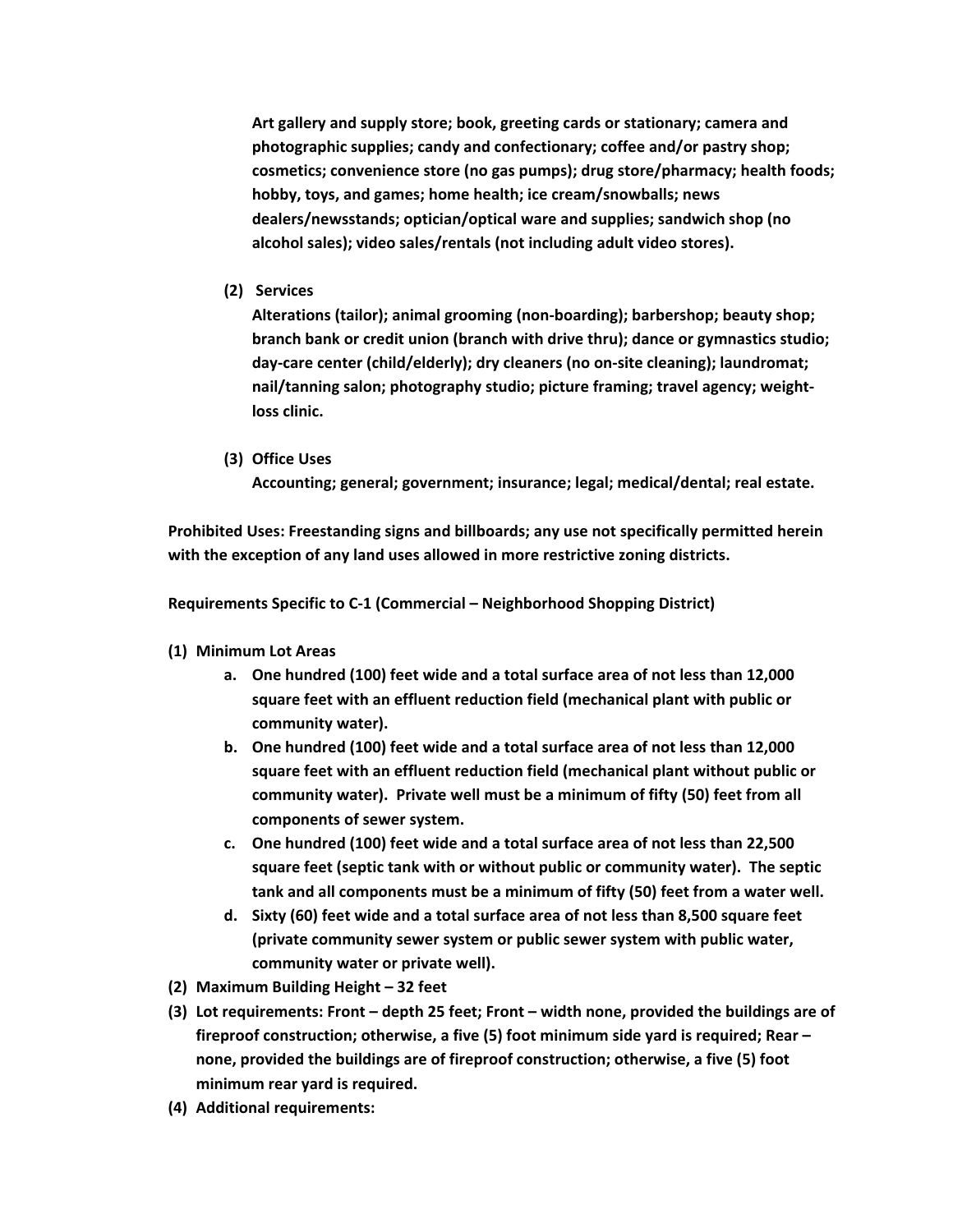- **a. All parking requirements set forth in this Ordinance must be met (See Division VI)**
- **b. Any C‐1 Zoning District which abuts any residential district must provide a buffer in the form of: a six (6) foot privacy fence or an approved solid landscape buffer. The fence must be a minimum of at least three (3) feet from a fire hydrant.**
- **c. Any new commercial development of two (2) or more lots (businesses) must conform to the Iberia Parish Subdivision Regulations and be approved by the Planning and Zoning Commission to ensure proper parking, delivery, egress and ingress. The requirements for approval may be greater than the stated setbacks or other requirements.**

## **(G) Zoning District C‐2 (General Business)**

## **Permitted Uses:**

**(1) Retail Sales**

**All uses permitted in C‐1 Zoning District (Neighborhood Shopping District) and** 

**Air conditioning sales and service; alarm systems; antiques; apparel and accessories; appliance sales/service; automobile, truck , and recreational vehicle/camper sales; automobile parts and repair; automobile service station; automobile, truck and trailer, lease and rentals; bait and tackle shop; bakery; bar/lounge; bicycle sales/service; boats and motors; cabinet shop and sales; carpet and tile; cellular phones; computers and software; convenience store (with self service gasoline); department stores; detail shop; discount store; electrical supply store; farm and garden; farmers market; florist; furniture; gift, novelty or souvenirs; guns; hardware; home improvements; interior design shop; jewelry; leather and luggage; liquor; lumber yard; mini‐storage units; motorcycles; music and musical equipment; nursery (plants); office supplies and equipment; paint and wallpaper; pawn shop; pet supplies; plumbing supply store; quick copy printing; radio, television, and consumer electronics; restaurant (with drive thru); seafood market; shoes; sign shop; specialty foods; sporting goods; supermarkets; surgical supplies; temporary outdoor sales (merchandise\*); temporary outdoor sales (seasonal\*); tire sales/minor auto repair; tobacco; and uniform sales.**

**\*Temporary outdoor sales (merchandise and seasonal) requires a special permit which limits hours and length of operation.**

 **(2) Services**

 **All services permitted in C‐1 Zoning District (Neighborhood Shopping District) and**

**Ambulance substation; amusement arcade (conducted entirely in an enclosed building – adult entertainment expressly prohibited); amusement park; auto upholstery; animal**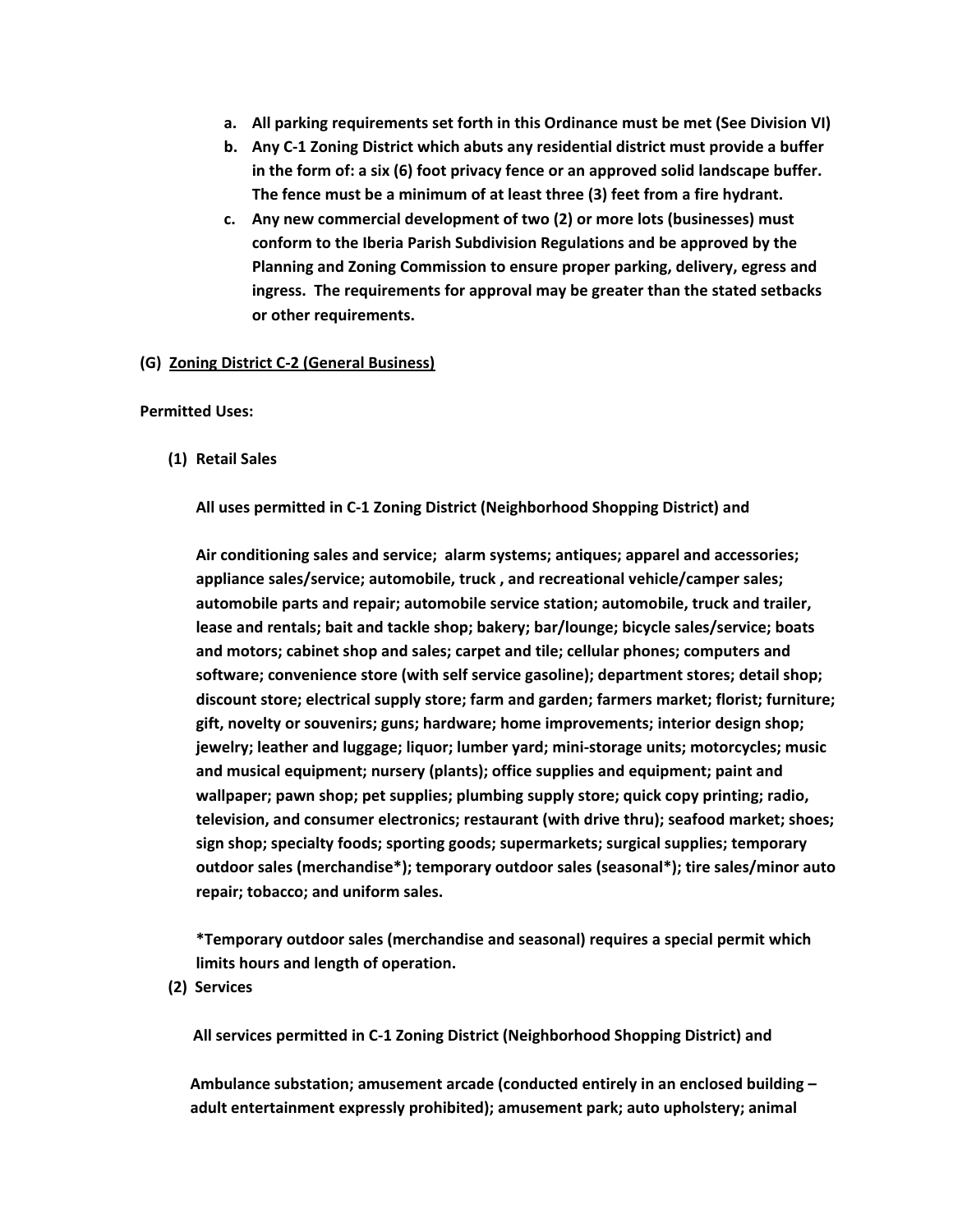**hospital; animal kennel (open\*); bank; bowling alley; broadcasting studio (radio or television) building and maintenance service/janitorial maid service; car wash; carpet cleaning; check cashing; clubs or lodges; communications tower\*; detailing shop; drive thru establishments (including liquor); dry cleaners; funeral home; furniture upholstering; golf driving range or batting cage; health clubs; home appliance repair; hotels or motels; laboratory, medical or dental; locksmith; machine/small motor repair; miniature golf; mini‐ warehouse storage facilities; movie theatre; pest control; race/dirt track\*; shoe repair; studio (professional work or teaching); taxidermist; taxi stand/dispatching; temporary outdoor entertainment or religious activity\*; and water parks.**

**\*Special Permit Required.**

**(3) Offices**

 **All offices permitted in C‐1 Zoning District (Neighborhood Business Shopping District)**

**(4) Wholesale Sales are allowable.**

**Prohibited Uses: Freestanding signs and billboards; any use not specifically permitted herein with the exception of any land uses allowed in more restrictive zoning districts.**

**Requirements Specific to C‐2 (General Business)**

**(1) Minimum Lot Area**

**(a) One hundred (100) feet wide and a total surface area of not less than 12,000 Square feet with an effluent reduction field (mechanical plant with public or community water).**

**(b) One hundred (100) feet wide and a total surface area of not less than 12,000 square feet with an effluent reduction field (mechanical plant without public or community water). Private well must be a minimum of fifty (50) feet from all components of sewer system.** 

**(c) One hundred (100) feet wide and a total surface area of not less than 22,500 square feet (septic tank with or without public or community water). The septic tank and all components must be a minimum of fifty (50) feet from a water well.**

**(d) Sixty (60) feet wide and a total surface area of not less than 8,500 square feet (private community sewer system or public sewer system with public water, community water or private well).**

**(2 ) Maximum Building Height – 50 feet**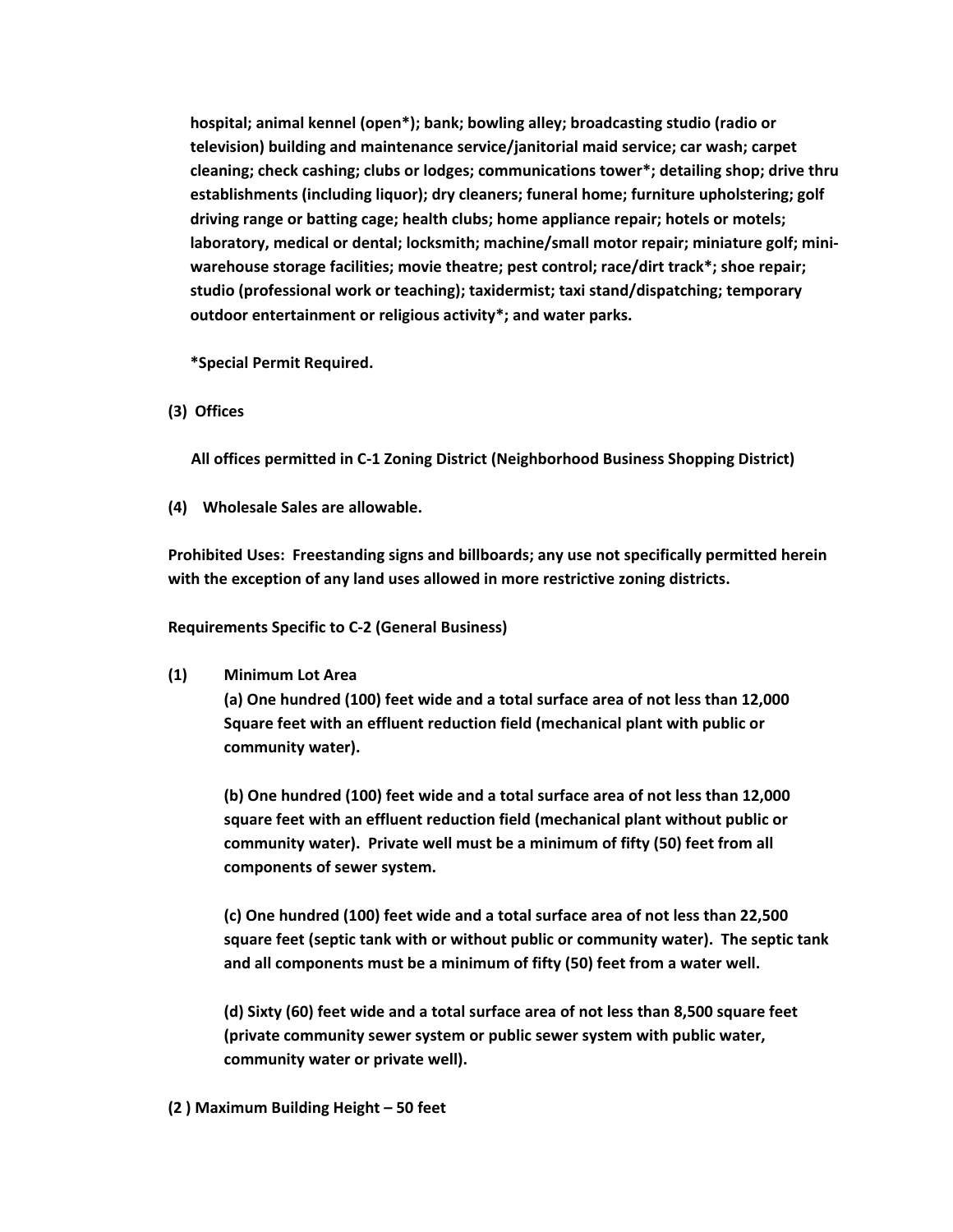**(3) Lot Requirements: Front – depth 25 feet: Front – width none, provided the buildings are of fireproof construction; otherwise, a five (5) foot minimum side yard is required; Rear – none, provided the buildings are of fireproof construction; otherwise, a five (5) foot minimum rear yard is required.**

# **(4) Additional requirements:**

**(a) All parking requirements set forth in this Ordinance must be met (See Division VI).**

**(b) Any C‐2 Zoning District which abuts any residential district must provide a buffer in the form of a six (6) foot privacy fence or an approved solid landscape buffer. The fence must be a minimum of at least three (3) feet from a fire hydrant.**

**(c) Any new commercial development of two (2) or more lots (businesses) must conform to the Iberia Parish Subdivision Regulations and be approved by the Planning and Zoning Commission to ensure proper parking, delivery, egress and ingress. The requirements for approval may be greater than the stated setbacks or other requirements.** 

## **(H) Zoning District I‐1 (Industrial District)**

## **Permitted Uses:**

**(1) Airport and/or crop dusting service; beverage blending and bottling; bulk material storage, sales and manufacture (cement, lime, sand, gravel, shell, lumber); communication towers; contractor shop and storage yard; food manufacturing and processing; ice manufacture; industrial and vocational training school; iron fabrication and storage; laboratories (research and experimental); leather goods manufacture; mechanical assembly and repair; mobile home refurbishing and repair; monument processing, shaping and sales; oil well drilling and service companies; paper products manufacture; pipe fabrication; sandblasting shops; seafood processing; shipping container manufacturing; textile related manufacturing; tire recycling and storage processing facilities; transit vehicle storage and servicing; truck terminals; water well service and drilling company; welding and machine shops; wholesale distributors; woodwork manufacturing; and other normally accepted light industrial uses.**

## **Permitted Uses by Special Use/Conditional Use Permit (See Article VIII)**

**(1) Chemical processing and storage; commercial facility sites for offsite storage; commercial and industrial machine sales; commercial saltwater injection well sites; industrial solid waste facility sites; infectious waste sites; refuse derived energy sites; solid and industrial waste**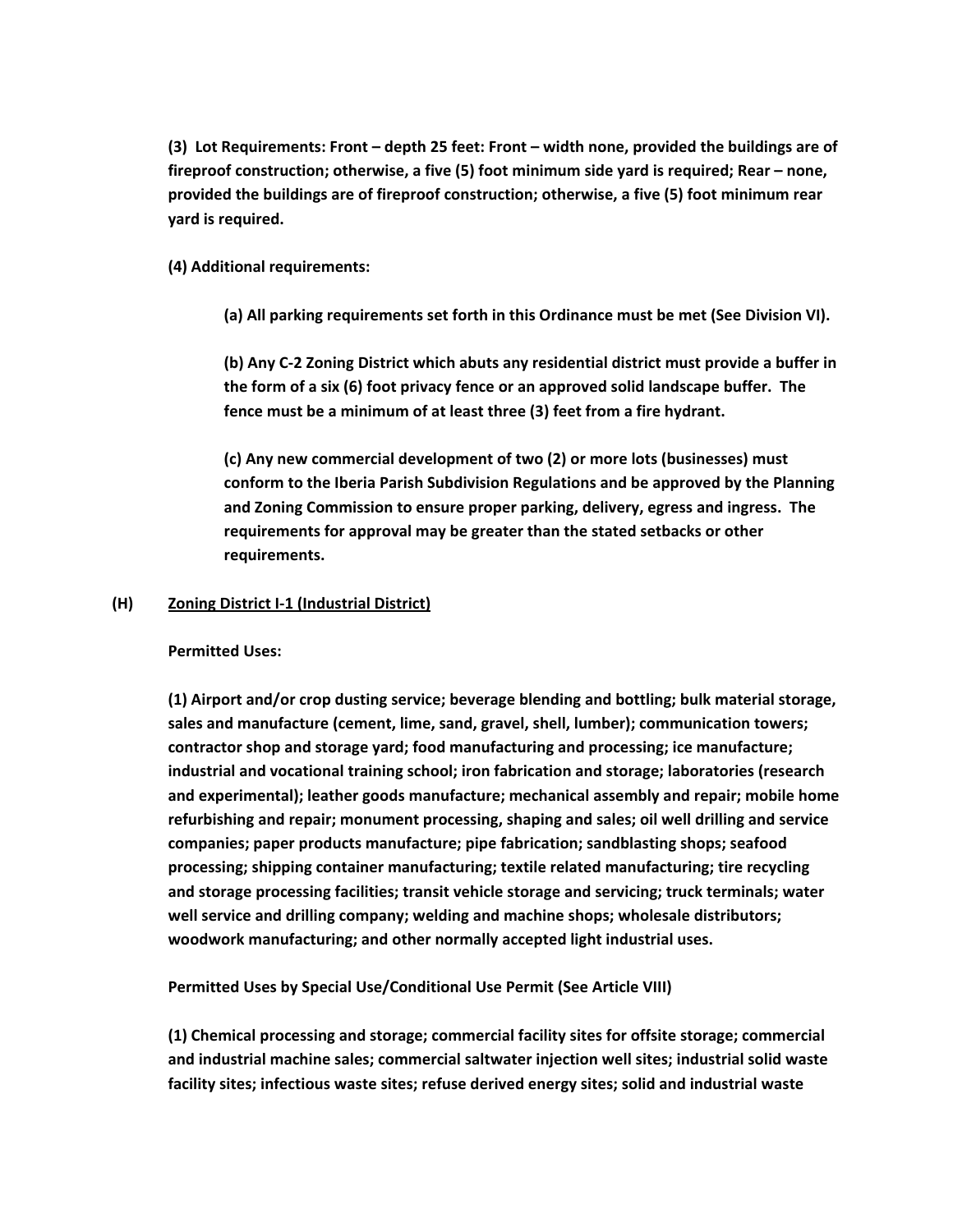**incinerator sites; solid waste recovery or recycling sites; solid waste sanitary landfill sites; and treatment and disposal of non‐hazardous oil field waste.**

**Requirements Specific to I‐1 (Industrial District)**

**(1) Floor Area – No limit**

**(2) Lot Area – Conformity to all State and Parish Regulations regarding water and sewer**

**(3) Parking Requirements – See Article VI of this Article**

**(4) Buffer Requirements ‐ Any industrial use in an I‐1 Zoning District abutting another zoning classification must provide a buffer in the form of an eight (8) foot privacy fence or an approved solid landscape buffer.**

**(5) Floor Area, Lot Area, Building Height, Parking Requirements, and Yard Buffer Requirements These shall be established as part of the Special Use/Conditional Use Permit process and conform to all other State and Parish requirements and regulations.**

# **(I) Zoning District TND (Traditional Neighborhood Development)**

**This mixed use district must be requested and developed according to the guidelines set forth in the Iberia Parish Subdivision Regulations.**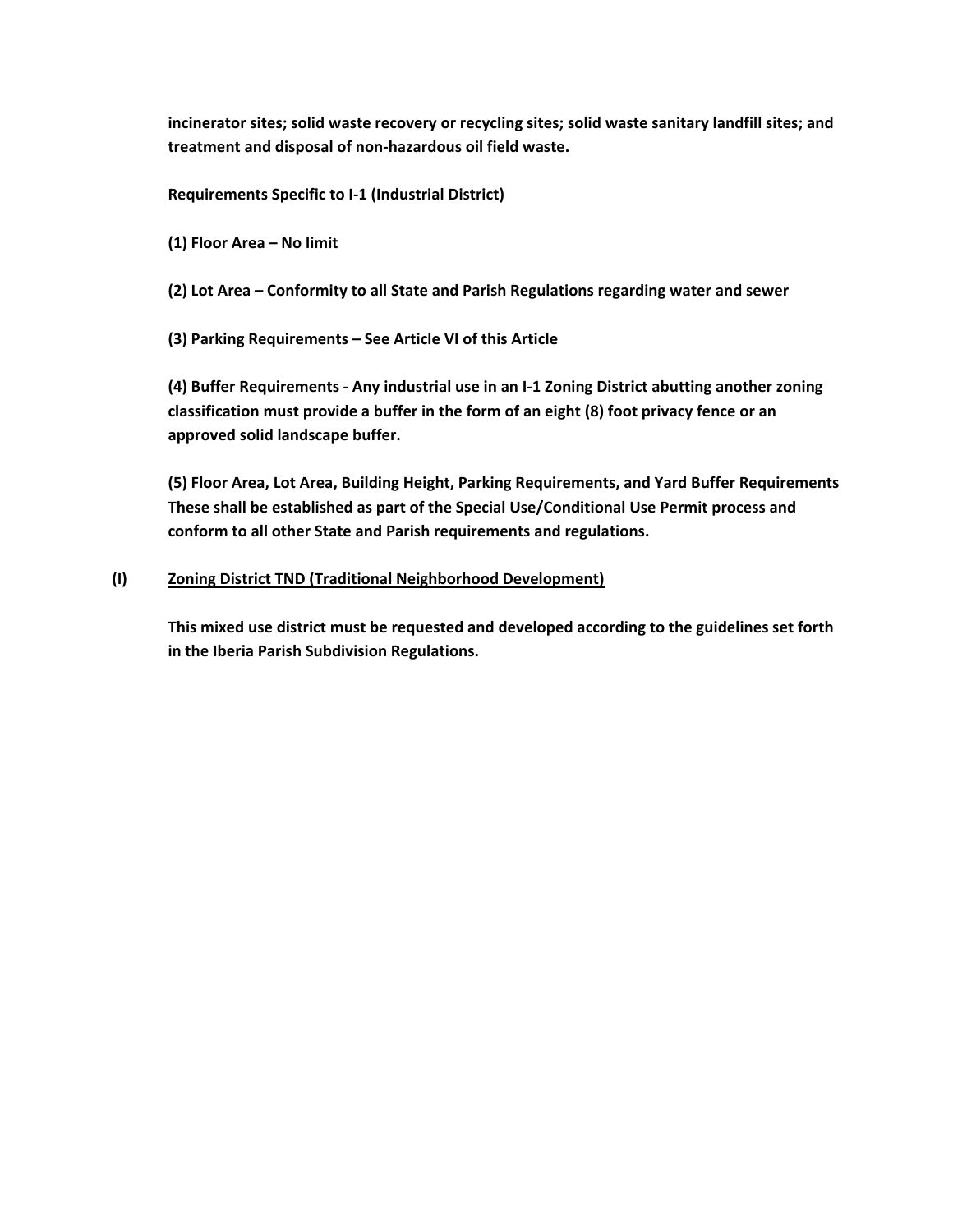# **ARTICLE V ZONING AMENDMENTS AND VARIANCES**

## **SECTION 5‐0 PROCEDURE FOR AMENDMENTS TO ZONING ORDINANCE.**

**The Iberia Parish Council may from time to time amend the Zoning Ordinance by changing the regulations, restrictions, boundaries or by the re‐zoning of property. Such amendments may be initiated by: (a) the Iberia Parish Council, (b) the Iberia Parish Planning and Zoning Commission, or (c) by petition of the property owner.**

A petition by a property owner (s) for an amendment to the Ordinance shall be filed with the Director **of Planning and Zoning, or the designated representative. In filing such petition, the following requirements must be adhered to:** 

 **1. Submittal Requirements and Checklist.** 

**(a) Each petition shall be accompanied by twenty (20) copies of a current map drawn by a land surveyor registered in the State of Louisiana. Such map shall be at an appropriate engineering scale to accurately depict the subject property, showing the dimensions of each lot or tract and property ownership of all immediate adjacent property owners of record as per the latest tax assessor's tax rolls (property directly across a public road is considered to be adjacent property). The names and addresses of all adjacent property owners shall be provided to the Planning Department on plain white gum backed labels. The map shall show all lots, streets, street names and dimensions, existing zoning and other features such as coulees, ditches, easements, etc.** 

- **(a) An electronic format of the map must be provided as part of the application process.**
- **(b) The property owner, authorized agent, and adjacent property owners must be notified of the reclassification request, the public hearing date and all other meeting dates at least ten days prior to the public hearing.**
- (c) An all-weather, highly visible sign shall be placed on all frontages of the property  **indicating that the site is proposed for rezoning or development at least ten (10) days prior to the public hearing. The sign shall be installed by the Department of Public Works.**
- (d) Notice of the proposed change and the time and place of the public hearing shall  **Be published once ten days prior to the public hearing in The Daily Iberian.**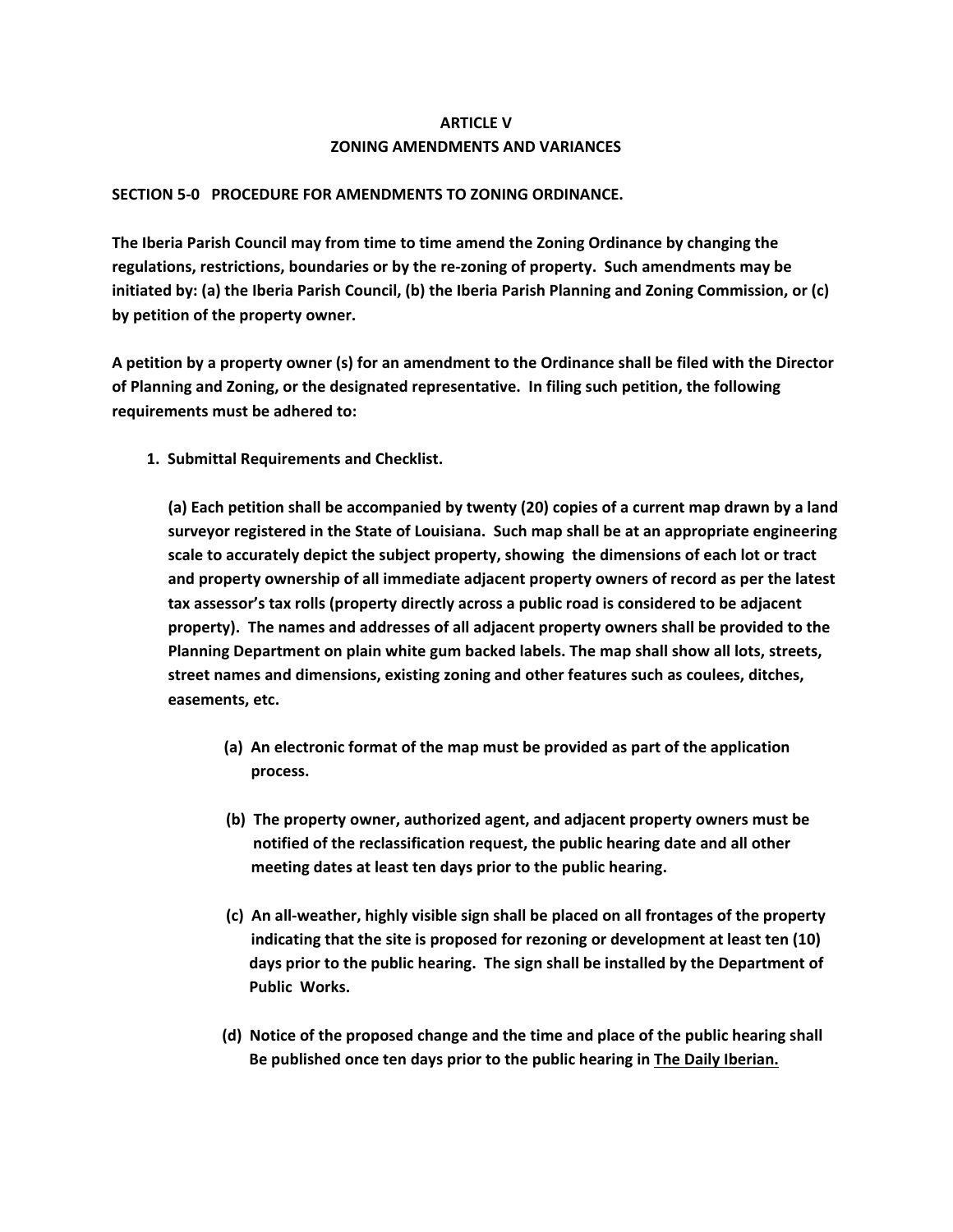**(b) Each application to petition for a re‐zoning to an industrial classification, whereby the proposed land use produces a hazardous waste stream, shall have indicated on said reclassification application all hazardous materials, including all hazardous materials intended to be generated, stored or disposed of, on the property during the course and scope of the business, industry, or person of the day to day activities.** 

**1. By signing the reclassification application, the business, industry or person shall have in effect, signed an affidavit relative to the disclosure of all hazardous materials to be generated, stored or disposed of on the premises in question.** 

**2. Following the Iberia Parish Council's approval of an Industrial Zoning reclassification request, development must commence within one year or the property shall automatically revert to its previous zoning classification. Should Federal and/or State regulatory permits, an extension may be granted by the Director of Planning and Zoning, or the Iberia Parish Council's representative.** 

**3. Each petition shall be accompanied by a deposit of One Hundred Fifty Dollars (\$150.00) for each text change not involving acreage. Each petition for a proposed change of the zoning classification of land shall be accompanied by a fee of Five Hundred Dollars (\$500.00).**

## **SECTION 5‐1 PUBLIC HEARING FOR AMENDMENTS TO ZONING ORDINANCE.**

**Prior to the public hearing, the request for amendment must be properly advertised according to a schedule adopted by the Iberia Parish Zoning Commission, or the regular schedule utilized by the Iberia Parish Government for such notice of public hearings.**

**At said public hearing, the Director of Planning and Zoning shall make a recommendation to approve, or deny, any amendment to the Zoning Ordinance. This recommendation shall include the reasons for the recommendation.** 

**(a) Those requesting the amendment, or their duly authorized representative (s), shall be given the opportunity to state their reasons for approval of the amendment. Those opposing the amendment, or their authorized representative (s), will also be given the opportunity to state their reasons for opposition to the proposed amendment. All speakers will be allotted a designated amount of time according to a schedule adopted by the Zoning Commission.**

**At the conclusion of the public hearing, the Zoning Commission may:**

**(a) Forward a recommendation to the Iberia Parish Council to approve, or deny, the amendment, along with the reasons for such recommendation. Furthermore, where the zoning amendment involves the re‐zoning of a piece of property, the Zoning Commission shall , if it desires, prescribe reasonable performance standards,**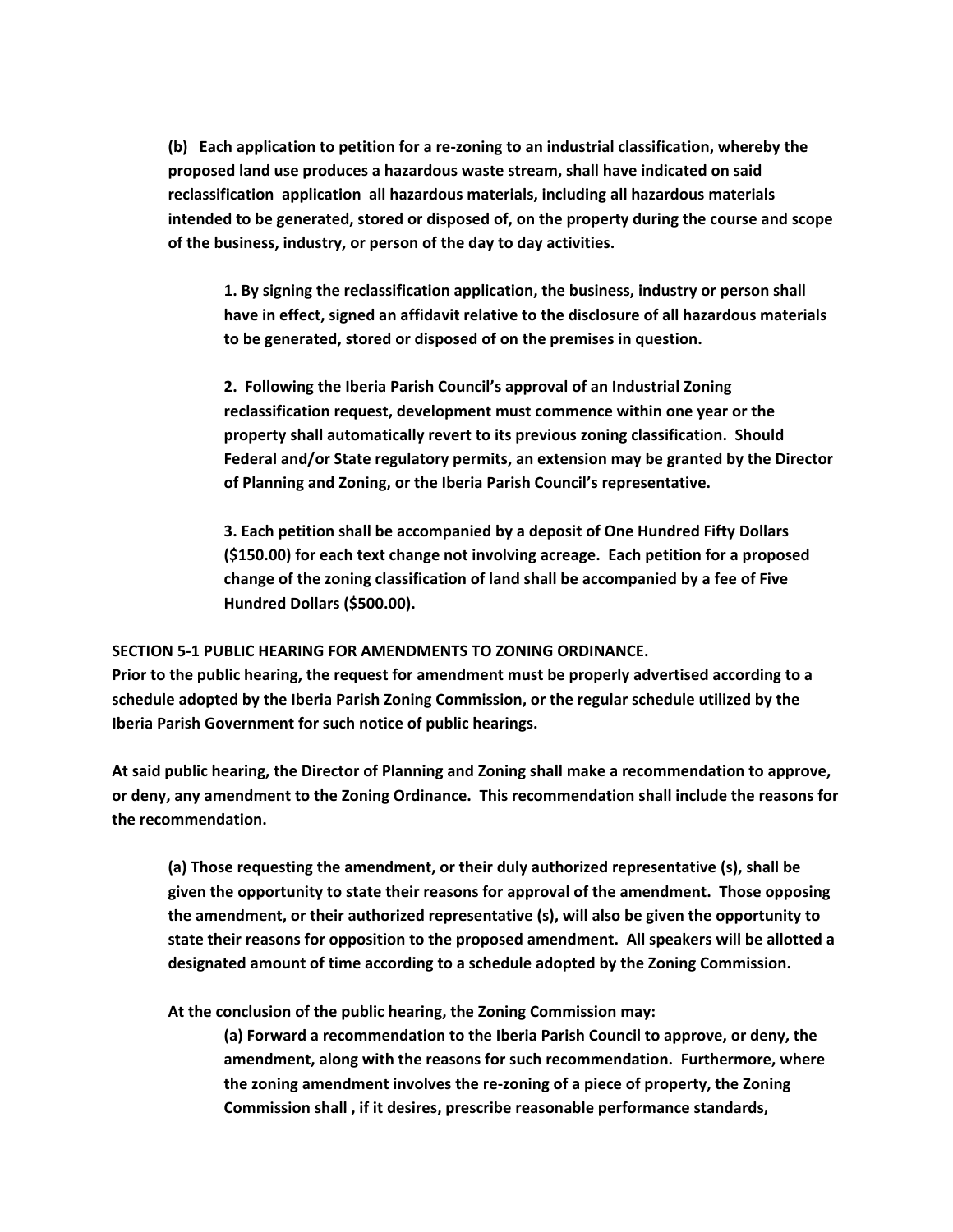**including, but not limited to landscaping, buffering, or fencing deemed to be necessary, desirable and reasonable as a condition of approval.**

**(b) Table the proposed amendment until the next regular scheduled Zoning Commission meeting to obtain further information.**

> **(1) The Zoning Commission may require supplementary data including, but not limited to, a site plan, traffic impact analysis or drainage impact analysis. Such requirement may extend the Zoning Commission's time to act an additional sixty (60) days.**

**Upon failure to act by the Zoning Commission within ninety (90) days, said request will be automatically forwarded to the Iberia Parish Council for action without a recommendation by the Zoning Commission.** 

**A petition for a zoning amendment or re‐zoning may be withdrawn by the applicant one (1) time within one (1) year from the date of the filing of the petition. However, if the petition is withdrawn after the public hearing has been held by the Zoning Commission, or the Iberia Parish Council denies the request contained in the petition, then no further petition for the same property will be considered by the Zoning Commission or Iberia Parish Council for a period of one (1) year from the date of the public hearing.** 

**SECTION 5‐2 AMENDATORY ACTION BY THE IBERIA PARISH COUNCIL.**

**Upon receiving the recommendation of the Zoning Commission, the Iberia Parish Council may approve, or deny, the request for amendment of the Zoning Ordinance. The Iberia Parish Council may** limit the permitted uses in any district as a condition of approving any request for re-zoning. **Furthermore, the Iberia Parish Council may prescribe performance standards, including but not limited to landscaping, buffering, or fencing deemed to be necessary, desirable, and reasonable as a condition of approval.**

**(a) Should said requested amendment be denied, no further petition involving any part of said property shall be considered by the Parish under provisions of this Ordinance for a period of one (1) year.**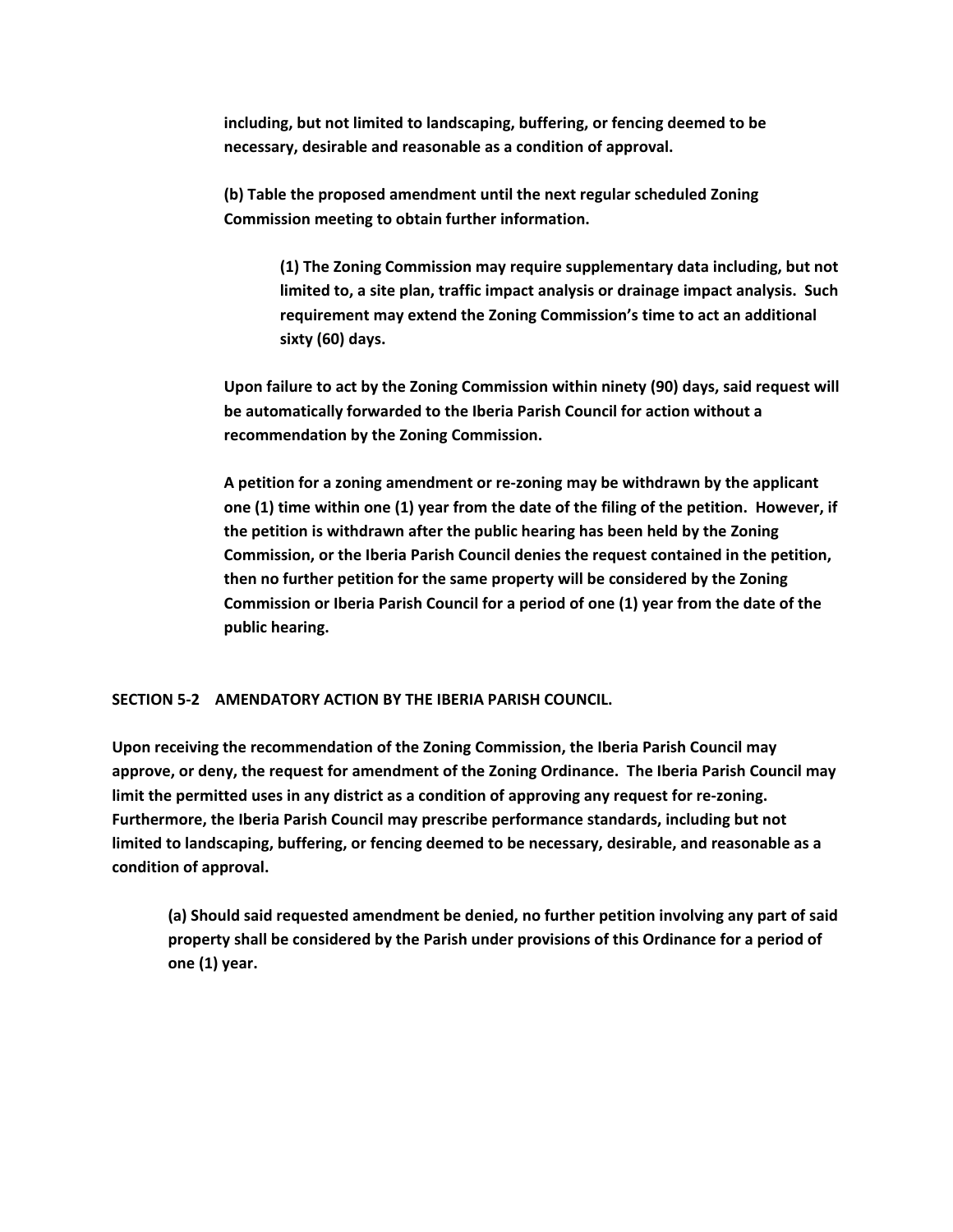# **ARTICLE VI PARKING REQUIREMENTS**

#### **SECTION 6‐0 INTENT.**

No land shall be used or occupied and no structure shall be erected or used unless the off-street **parking spaces required herein are provided. Such parking spaces are not required for any structure** or use existing at the time of enactment of this Ordinance. However, the parking spaces as specified **herein shall be provided for any enlargement, or structural alteration, to any such existing structure or use.**

## **SECTION 6‐1 MINIMUM DIMENSIONS OF PARKING SPACES.**

**Each parking space shall contain a minimum of two hundred (200) square feet for each vehicle exclusive of necessary drives and other access ways. In addition, all requirements for handicapped parking spaces must be met. A driveway may be considered a required parking space for a dwelling.**

## **SECTION 6‐2 CRITERIA FOR CONSTRUCTION.**

**The required parking areas for all parcels of land to be developed shall conform to the following requirements:**

**(a) Off‐ street parking areas required by this Ordinance shall be hard surfaced (asphalt or concrete) unless a variance is granted by the Board of Adjustment. Existing structures, that are re‐zoned, shall be required to conform to the above requirement unless a variance is granted by the Board of Adjustment.**

**SECTION 6‐3 MINIMUM PARKING SPACE REQUIREMENTS.**

**Off‐street automobile parking requirements shall be met according to the following schedule:**

| <b>LAND USE</b>                       | <b>MINIMUM OFF-STREET PARKING SPACES</b>                                                                                                   |
|---------------------------------------|--------------------------------------------------------------------------------------------------------------------------------------------|
| <b>Automobile Repair Shop</b>         | 1 space for every 150 square feet of gross floor area                                                                                      |
| <b>Automobile Sales &amp; Service</b> | 1 space per 1,000 square feet of open storage area<br>plus 1 space per 300 square feet of gross floor area<br>devoted to office or display |
| <b>Automobile Service Station</b>     | 6 space minimum plus 1 space for each service bay                                                                                          |
| Bar, Lounge                           | 1 space for every 75 square feet of gross floor area                                                                                       |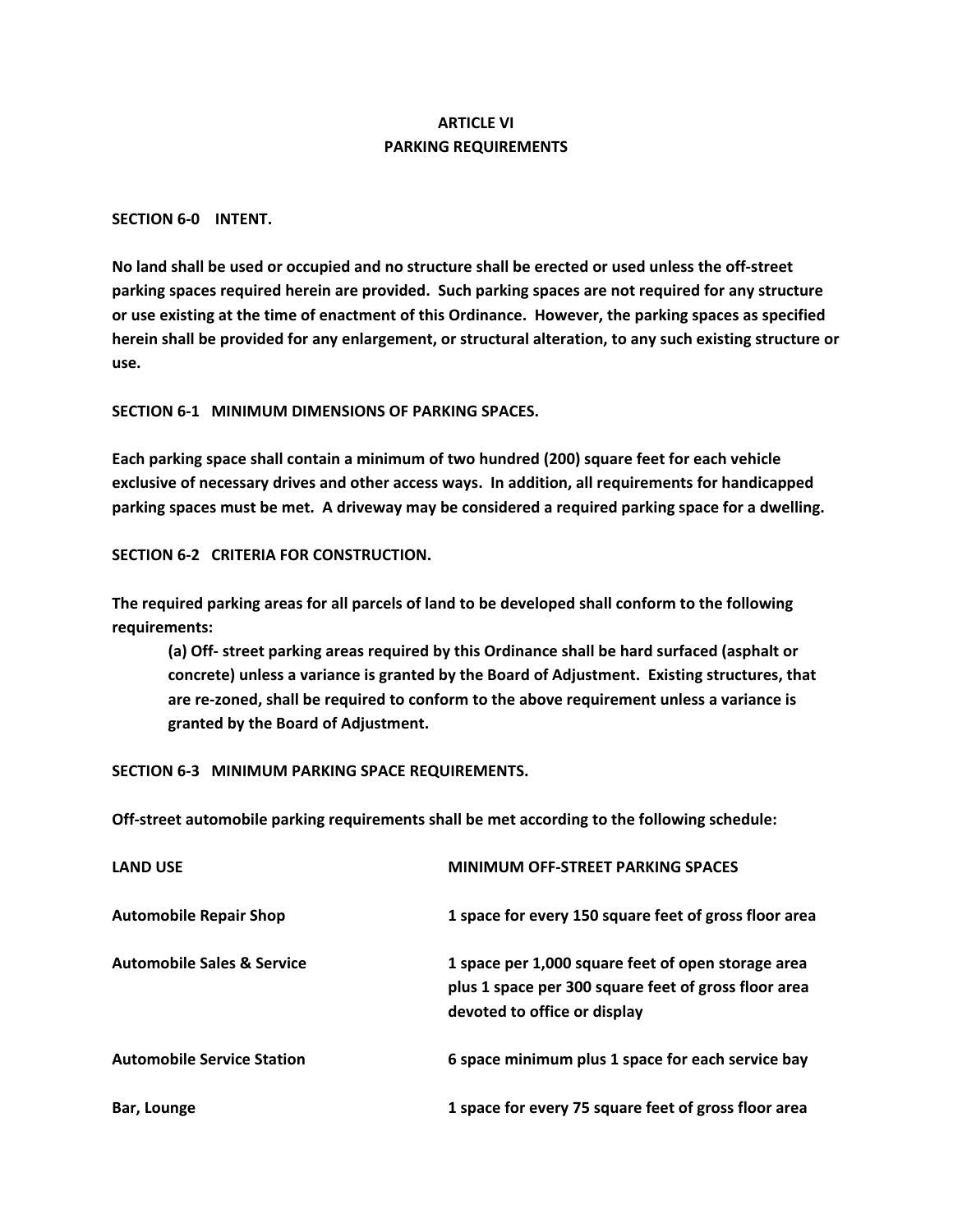**plus 1 employee space for each 500 square feet**

| <b>Barber or Beauty shop</b>                                      | 1 space for every 200 square feet of gross floor area<br>plus 1 additional space per chair                                                |  |
|-------------------------------------------------------------------|-------------------------------------------------------------------------------------------------------------------------------------------|--|
| <b>Bed &amp; Breakfast, Boarding</b>                              | 1 space for every quest bedroom plus and Lodging<br>Homes 1 space for manager                                                             |  |
| <b>Bowling Alley</b>                                              | 3 spaces per alley                                                                                                                        |  |
| <b>Churches, Temples, Synagogues</b><br>& other places of Worship | 1 space for every 3 seats or 1 space for every 25 square<br>feet of gross floor area if no fixed seating.                                 |  |
| Club or Lodge of gross floor area                                 | 1 space for every 100 square feet.                                                                                                        |  |
| <b>Convenience Stores/Minimarts</b>                               | 1 space for every 100 square feet of gross floor area                                                                                     |  |
| Day-Care                                                          | 1 space for every 200 square feet of gross floor area                                                                                     |  |
| <b>Discount Store (Big-Box)</b>                                   | 1 space for every 200 square feet of gross floor area<br>plus 1 employee parking space for every 2,000 square<br>feet of gross floor area |  |
| <b>Health Club</b>                                                | 1 space for every 75 square feet of gross floor area                                                                                      |  |
| <b>Hospitals</b>                                                  | 2 spaces per bed                                                                                                                          |  |
| <b>Hotels &amp; Motels</b>                                        | 1 space for each quest room plus 1 additional space<br>for each 10 rooms                                                                  |  |
| Libraries, Museums, & Art Galleries                               | 1 space for every 300 square feet of gross floor area                                                                                     |  |
| <b>Manufacturing &amp; Industrial</b>                             | 1 space for each on-site employee plus 1 space for<br>each company vehicle operating from the premises                                    |  |
| Mini-Warehouse/Self-Storage                                       | 2 spaces at the office plus adequate space for loading/<br>unloading at each rental with adequate passage for<br>other customers provided |  |
| <b>Mobile Homes &amp; Mobile Home</b><br><b>Parks</b>             | 2 spaces per unit including 1 on site space per unit                                                                                      |  |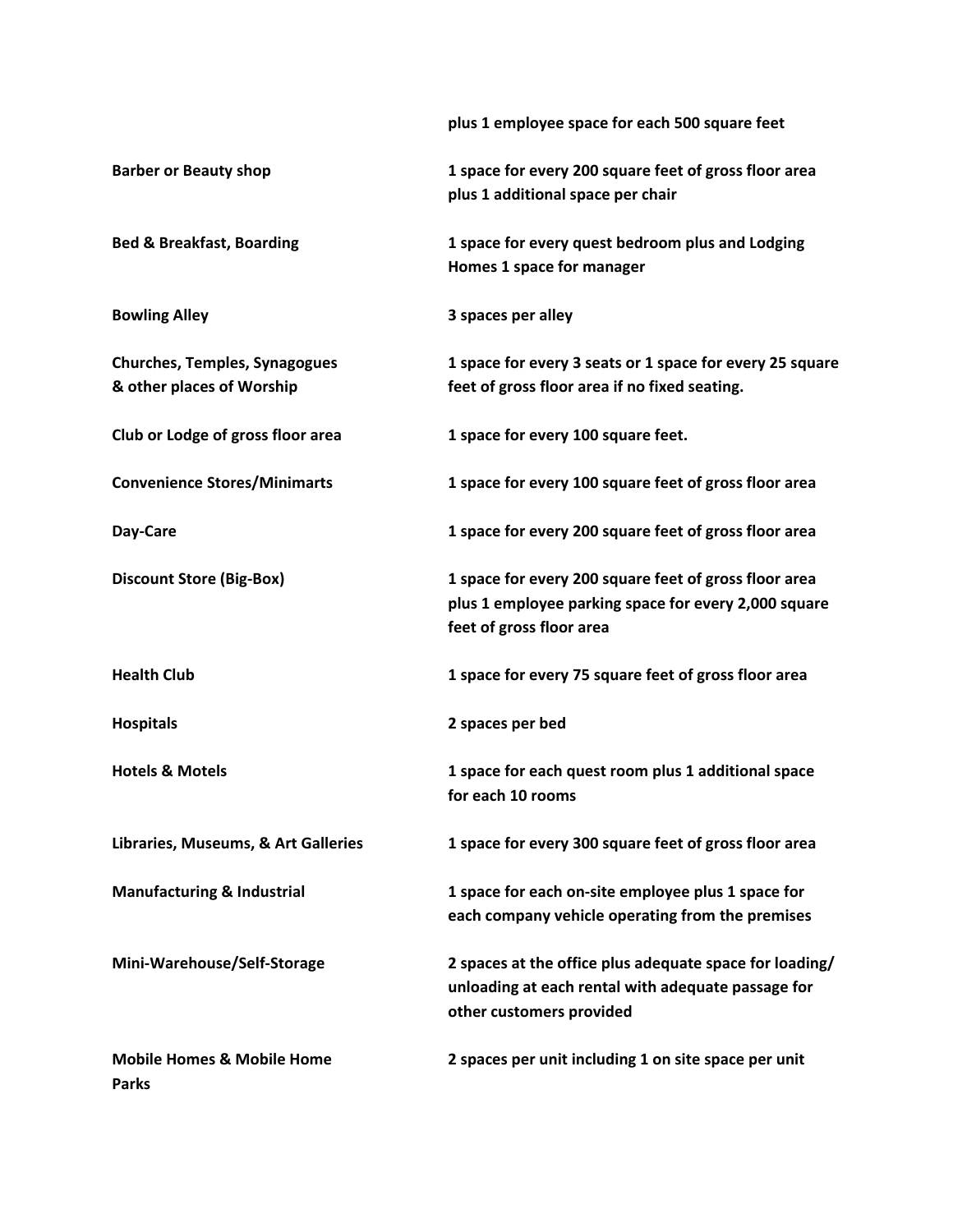| <b>Mortuaries &amp; Funeral Homes</b><br><b>Parks</b>                                                                                | 1 parking space for each 150 square feet of gross<br>floor area                                                                                     |
|--------------------------------------------------------------------------------------------------------------------------------------|-----------------------------------------------------------------------------------------------------------------------------------------------------|
| <b>Multi-Family Dwellings</b><br>(including apartments)                                                                              | 1.5 spaces per dwelling unit                                                                                                                        |
| <b>Nursing &amp; Convalescent Homes</b>                                                                                              | 1 space for every 5 beds                                                                                                                            |
| <b>Office (Business or Professional)</b>                                                                                             | 1 space for every 200 square feet of gross floor area                                                                                               |
| <b>Office (Dental or Medical)</b>                                                                                                    | 1 space for every 150 square feet of gross floor area                                                                                               |
| <b>Recreation (with fixed seating)</b>                                                                                               | 1 space for every 3 seats                                                                                                                           |
| <b>Recreation (without fixed seating)</b>                                                                                            | 1 space for every 200 square feet of useable area                                                                                                   |
| <b>Retail Sales</b>                                                                                                                  | 1 space for every 200 square feet of gross floor area<br>(appliance for furniture stores; 1 space for every 200<br>square feet excluding warehouse) |
| <b>Restaurants</b>                                                                                                                   | 1 space for every 100 square feet of gross floor area                                                                                               |
| <b>Schools, elementary</b>                                                                                                           | 3 spaces per classroom plus 10 additional spaces for<br>staff                                                                                       |
| Schools, middle                                                                                                                      | 3 spaces per classroom plus 10 additional spaces<br>for staff                                                                                       |
| Schools, secondary                                                                                                                   | 15.5 spaces per classroom                                                                                                                           |
| <b>Services</b>                                                                                                                      | 1 space for every 200 square feet of gross floor area                                                                                               |
| <b>Shopping Center (including small</b><br>neighborhood developments of all types)                                                   | 1 space for every 200 square feet of gross floor area                                                                                               |
| <b>Single-Family Residential</b>                                                                                                     | 2 spaces per dwelling unit                                                                                                                          |
| <b>Temporary Outdoor Social, Religious</b><br><b>Entertainment or recreational activity</b><br>& outdoor sales including flea market | 1 space for every 100 square feet used for such activity                                                                                            |
| <b>Two-Family Dwellings</b>                                                                                                          | 2 spaces per dwelling unit                                                                                                                          |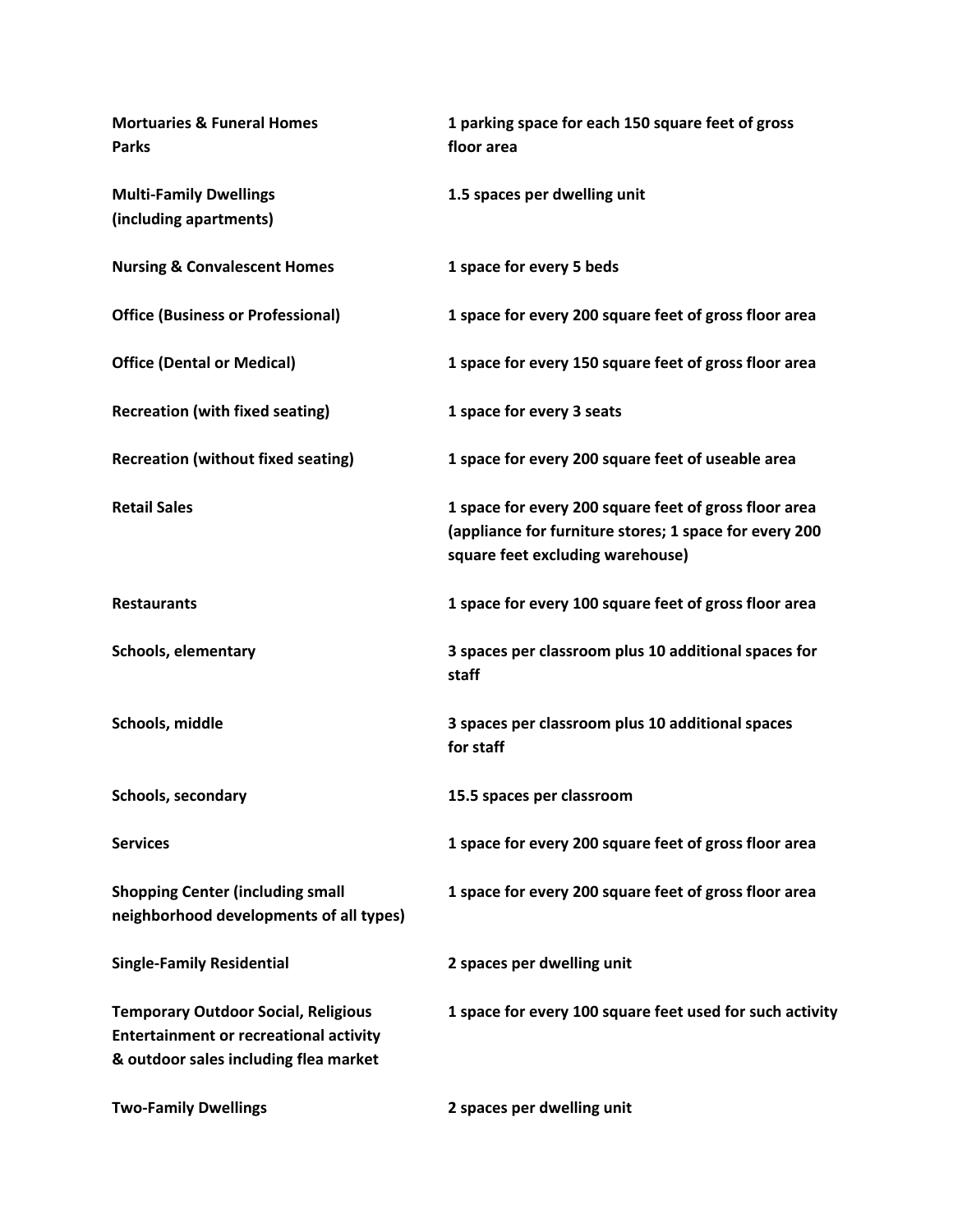**Establishments**

## **SECTION 6‐4 OFF‐STREET LOADING AND UNLOADING.**

**No land shall be used or occupied and no structure shall be erected or structurally altered for professional, commercial, or industrial uses in which services are rendered or commodities are sold, displayed, stored, repaired, altered, or fabricated as the principal use of the establishment unless off‐ street loading spaces required herein are provided. Such loading spaces, however, are not required for any commercial or industrial structure of use existing at the time of the enactment of this Ordinance unless such structure or use is enlarged or structurally altered by twenty‐five percent (25%).**

The off-street loading spaces required by this Ordinance shall be located in all cases on the same lot or parcel of land as the use or structure they are intended to serve and shall not restrict pedestrian or vehicular traffic. In no case should any required loading space be part of an area used to satisfy the **off‐street parking requirements of this Ordinance.** 

**Each professional, commercial, or industrial establishment is required to provide an off‐street loading** space. At least one loading space with an area of at least two hundred (200) square feet shall be provided. If said structure contains over one thousand (1,000) square feet of gross floor area, two offstreet loading spaces shall be provided. In such case, one space shall be at least two hundred (200) square feet in area and the other place shall be at least four hundred fifty (450) square feet in area with a minimum overhead clearance of fourteen (14) feet if the loading space is sheltered by a roof.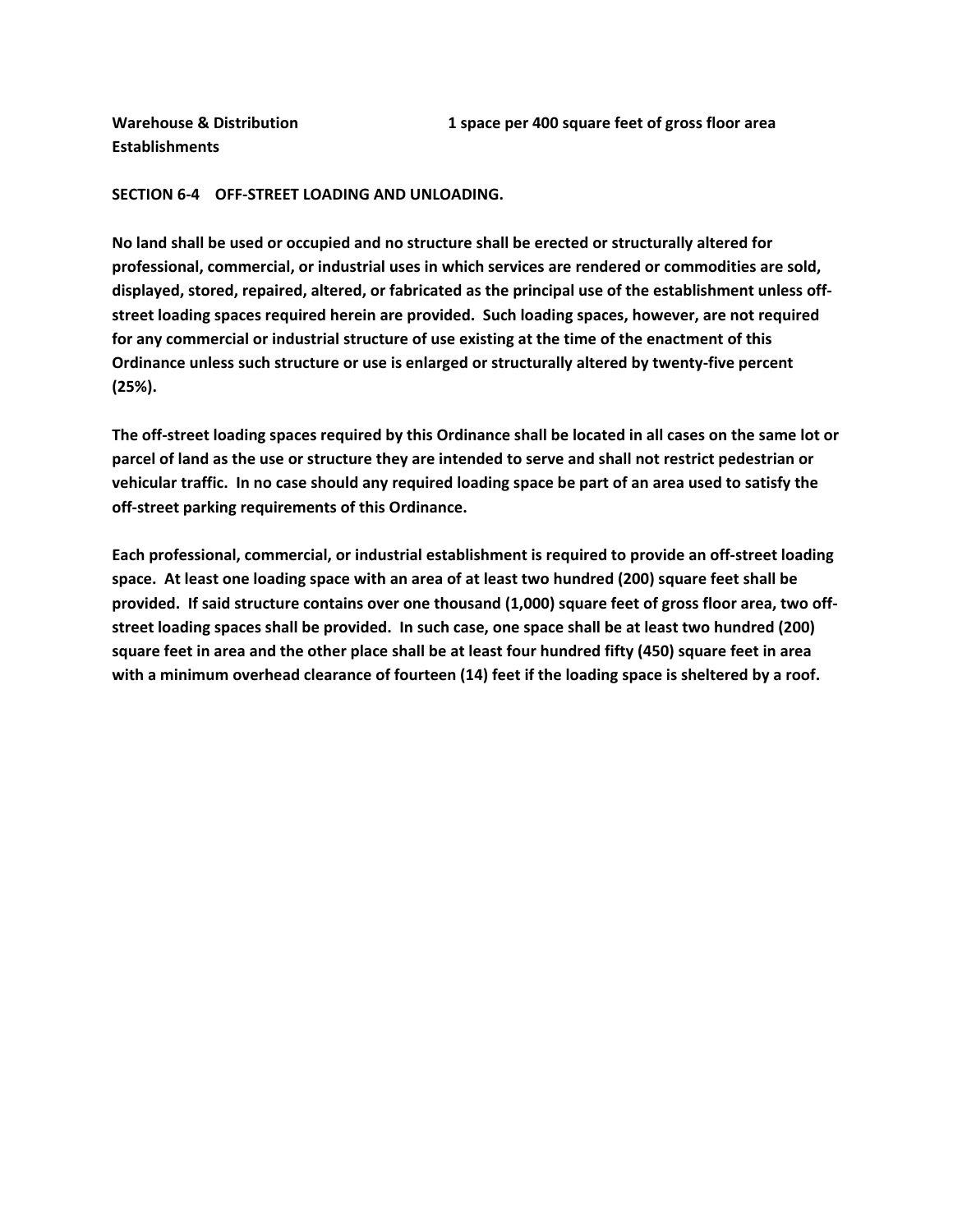# **ARTICLE VII HOME OCCUPATIONS**

**SECTION 7‐0 DEFINED.**

**A home occupation in residential districts is a commercial use conducted within a dwelling unit by the** resident (s) thereof, which is clearly secondary to the use of the dwelling for living purposes and which **does not change the residential character of the dwelling unit or its surroundings.**

**SECTION 7‐1 RESTRICTIONS.**

**(a) Home occupations shall occupy a maximum of ten percent (10%) of the gross floor area of the dwelling unit (excluding garages, attached or detached, and accessory buildings).**

**(b) The only exterior indication of a home occupation is one (1) flat non‐illuminated sign attached to the dwelling unit itself. The sign shall not exceed one (1) square foot in area.**

**(c) There shall be no sale of goods on premises in connection with the home occupation unless such sale is an accessory to the use (e.g. product lines associated with a beauty shop).**

**(d) Only a resident of the dwelling may conduct the home occupation. One additional person may be employed, but, the maximum number of employees is two (2).**

**(e) Traffic should not exceed the amount of traffic normally expected in a residential area.**

(f) No vehicle larger than a three-quarter (3/4) ton truck shall be used in conjunction with the **home occupation.**

**(g) No toxic, explosive, flammable, corrosive, radioactive, or other restricted materials are to be used or stored on the site.**

**(h) Any home occupation must be conducted within the hours of 7:30 a.m. and 6:00 p.m.**

**SECTION 7‐2 CERTIFICATE OF OCCUPANCY.**

**The Board of Adjustment for Iberia Parish is the issuing authority. The application shall include a Home Occupation Affidavit. Attached to the affidavit form shall be a site plan showing the following information:**

**(a) Street address;**

**(b) Dimensions of the dwelling;**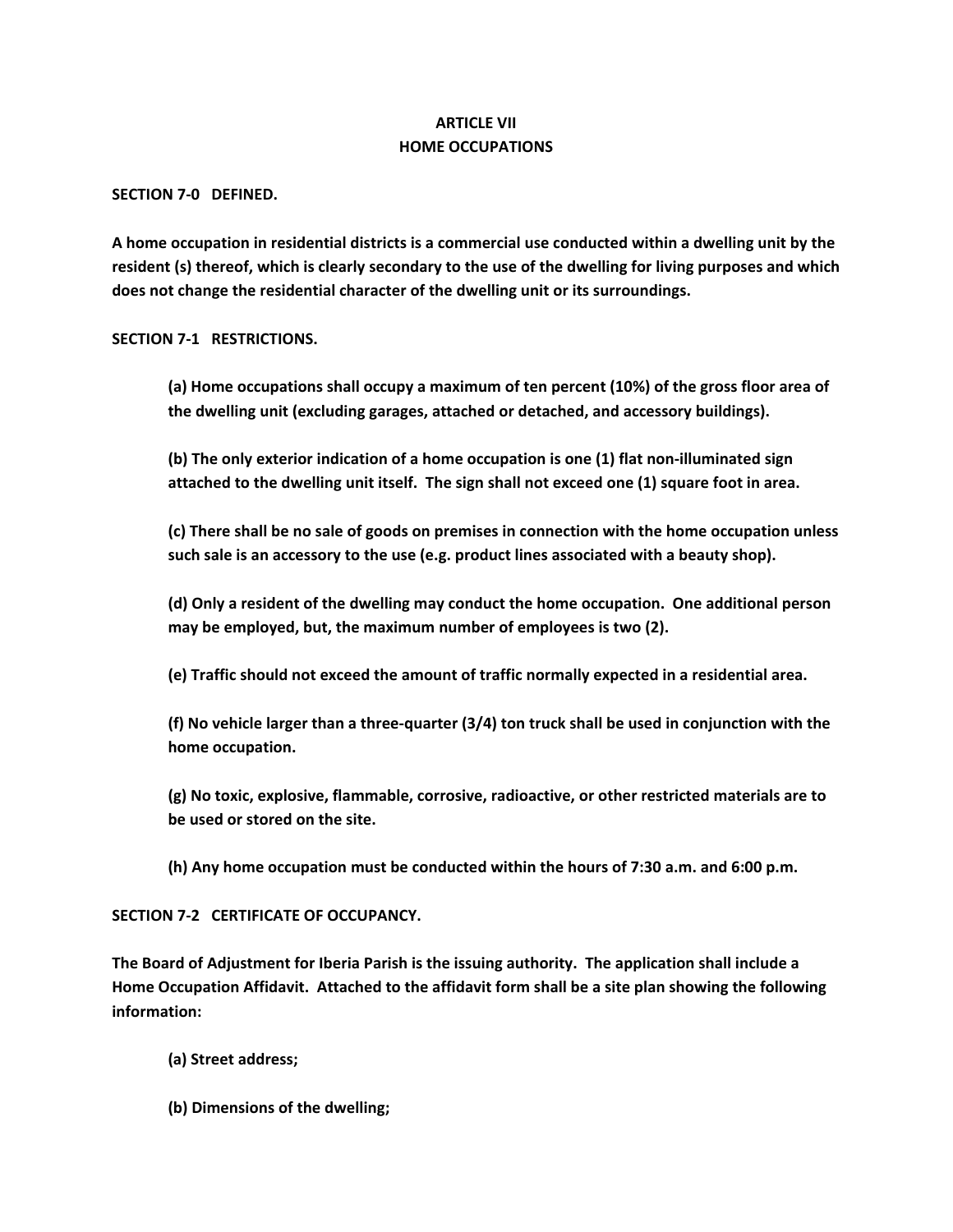**(c) Location and dimensions of the area where the home occupation will be conducted; and**

**(d) Location of the one (1) square foot sign.**

## **SECTION 7‐3 PERMITTED HOME OCCUPATIONS.**

**(a) Residential child care facilities;**

**(b) Appropriate offices;**

**(c) Studio/workplace for artist, craftsman, musician, photographer, seamstress, tailor, writer, etc; and**

**(d) Barber or beauty shop**

**All subject to approval by the Board of Adjustment. Applicants need to be aware, that even though the Home Occupation may be allowable under the Zoning Ordinance and approved by the Board of Adjustment, the Subdivision Covenants (deed restrictions) may not allow a particular type of home occupation.**

**SECTION 7‐4 PROCEDURE AND POLICY.**

**The Board of Adjustment shall review the Home Occupation Affidavit and determine whether or not such use would be permitted.**

**Should the Board of Adjustment grant the permission granted, the actual operation must begin within six (6) months of the date of such permission.**

If the application is denied, re-submission of the application cannot be made within two (2) years of **the original application.**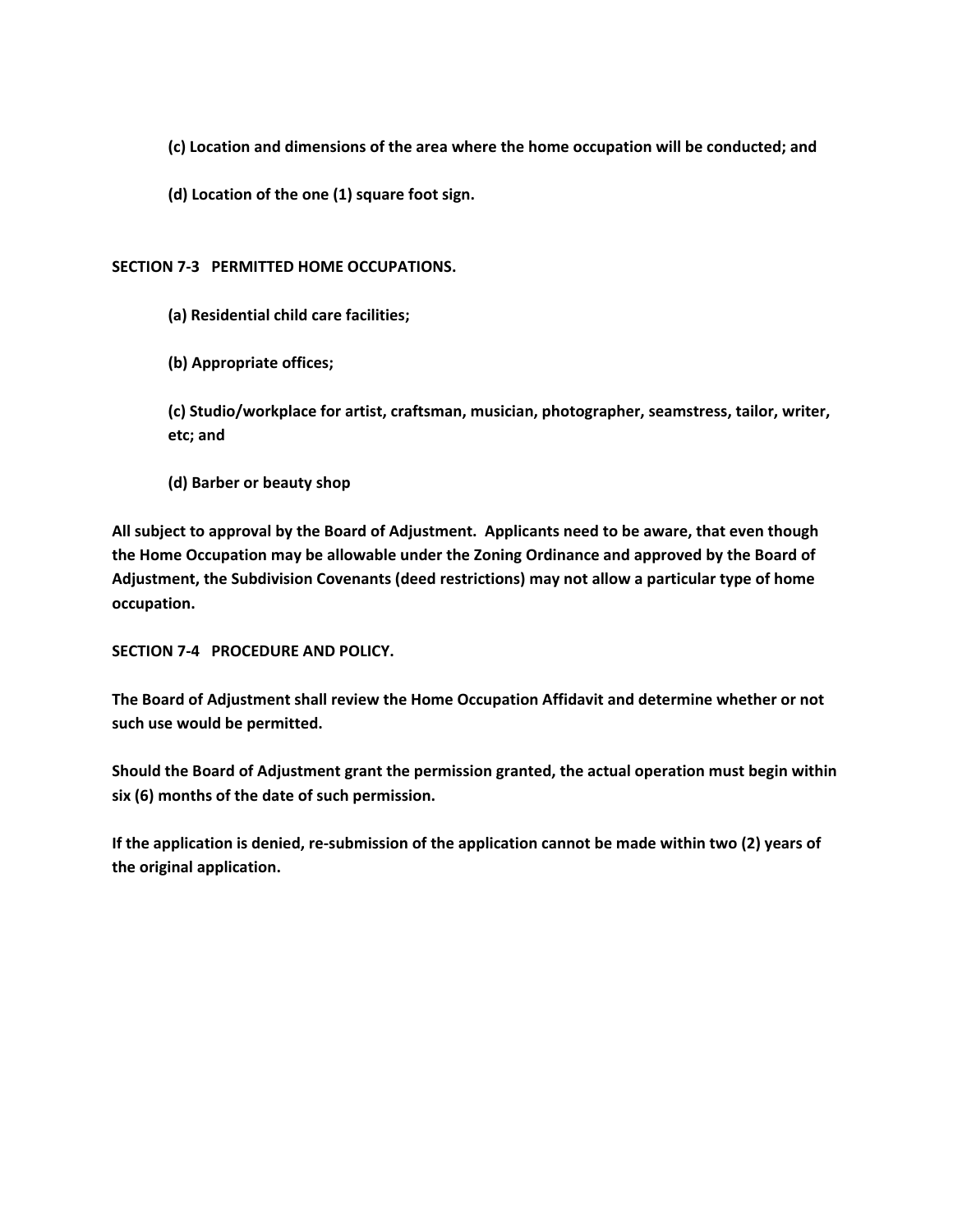# **ARTICLE VIII SPECIAL USE/CONDITIONAL USE PERMITS**

## **SECTION 8‐0 DEFINED.**

**A Conditional Use Permit is a discretionary action that authorizes a specific land use, not otherwise permitted in the zoning district, to occur either independently, or with an allowable use in the zoning district providing the procedures outlined in this section are followed and the specific conditions set forth in the approval process as outlined in this section are met.**

## **SECTION 8‐1 PURPOSE.**

**Zoning Ordinances cannot be drafted to regulate the location of every possible land use under all circumstances, as certain land uses may be appropriate under unique circumstances. A Conditional Use Permit is granted based on reasons specific to the proposed location. Each application for a Special Use/Conditional Use Permit must be reviewed individually to determine if the proposed use is compatible with the surrounding area and can operate at a specific location without harming the adjacent neighborhood area.**

# **SECTION 8‐2 PRE‐APPLICATION MEETING.**

**It is recommended that the applicant for a Special use/Conditional Use Permit meet with the Planning Staff prior to submitting a formal application. At such meeting, the applicant should be prepared to discuss thoroughly all aspects of the proposed special use, including, but not necessarily limited to,** the type of activity, hours of operation, number of employees, etc. This will allow the staff to not only **review the request, but offer input on potential problems and various requirements as set forth in this and other Parish Ordinances (e.g. landscape, signs, setbacks, parking, etc).**

# **SECTION 8‐3 FILING THE APPLICATION**

**A completed application must be submitted to the Department of Planning by the 10th day of the month prior to the regular meeting of the Zoning Commission. The application must be accompanied by a filing fee of Three Hundred Fifty Dollars (\$350.00).**

## **SECTION 8‐4 APPLICATION REQUIREMENTS FOR SPECIAL USE/CONDITIONAL USE PERMITS.**

- **(a) An application form completed and signed by the property owner (s).**
- **(b) A letter to the Zoning Commission describing the use in detail and reasons why the application should be granted. The letter should specifically address why the use will benefit and/or not adversely affect the surrounding neighborhood and any other information the applicant deems to be pertinent.**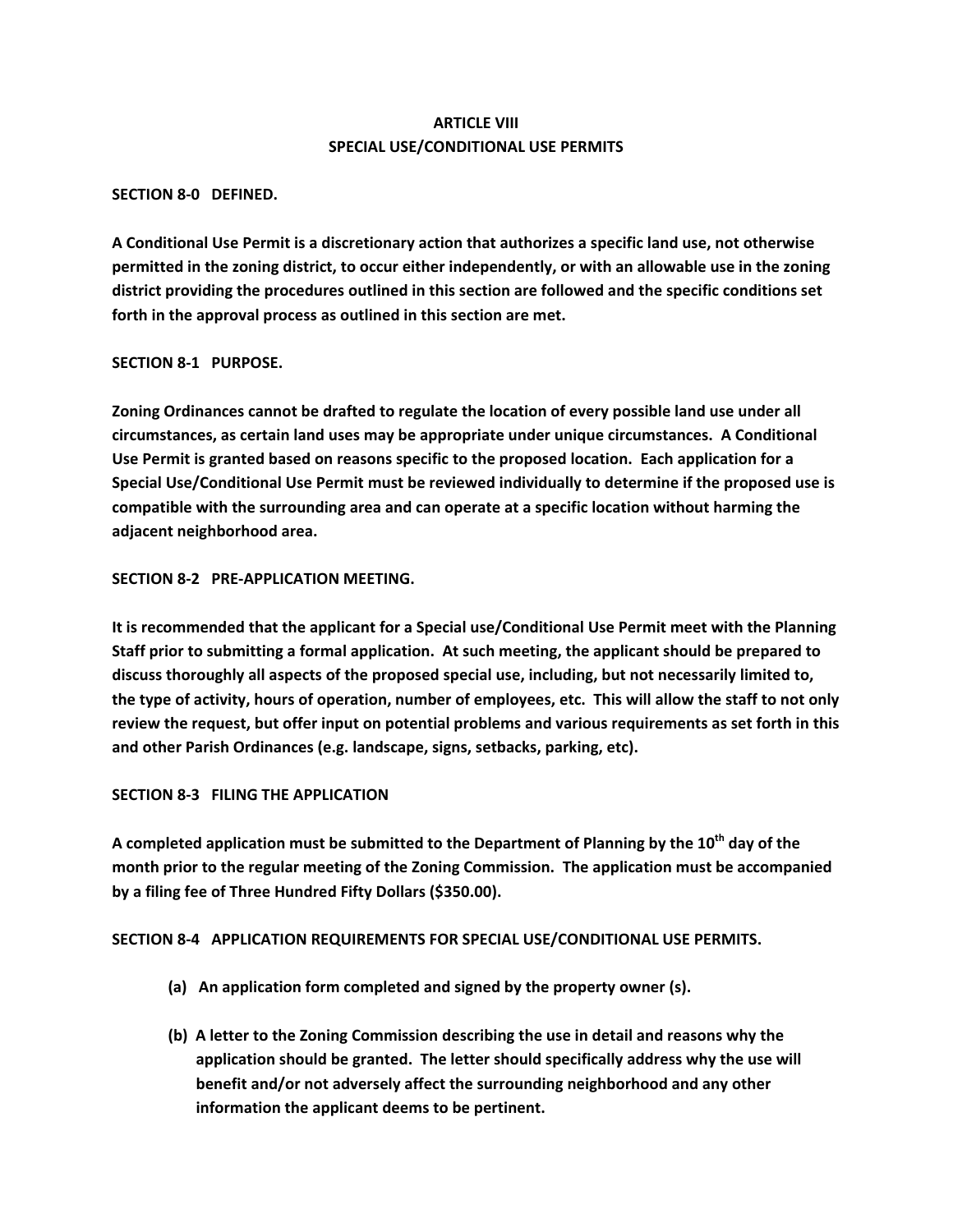- **(c) Three (3) copies of a fully dimensional and scaled site plat including lot size, easements and setbacks, adjacent streets, and rights‐of‐way.**
- **(d) Dimensions of proposed or existing buildings with location noted on site plan.**
- **(e) Proposed landscaping and parking (to be shown on site plan).**
- (f) Proof of ownership The application must be filed by the property owner (s) (See No.1). If **the property is leased, the owner must file the application on behalf of the lessee, as the permit is granted to the property owner.**
- (g) Letters of support and/or a petition signed by the adjacent property owners supporting **the request.**

**SECTION 8‐5 REVIEW PROCESS.**

**The Planning Staff will present a staff report to the Zoning Commission, which shall include a recommendation for approval or denial. The Zoning Commission will hold a public hearing at which the applicant and any other interested parties may testify for or against the request for a Special Use/Conditional Use Permit.**

- (a) If the request is approved, it will automatically be forwarded to the Iberia Parish Council.
- (b) If the request is denied, the applicant must request in writing to the Department of **Planning, the desire to appeal to the Iberia Parish Council within ten (10) working days. The request must be accompanied by a non‐refundable appeal fee of Seventy‐Five Dollars (\$75.00).**
- (c) If the request is denied by the Iberia Parish Council, the applicant must wait a period of two (2) years before requesting a change in zoning, or a Special Use/Conditional Use  **Permit on the same piece of property.**

## **SECTION 8‐6 REASONS FOR APPROVAL OR DENIAL.**

**In considering whether a Special Use/Conditional Use Permit shall be approved, it is of particular importance that the proposed use, at the location in question, not be detrimental to the health,** safety, or general welfare of persons residing in or working in the vicinity, or injurious to property or improvements in the vicinity. It must also be shown, that the proposed use at this particular location **will provide a service which will contribute to the general well being of the neighborhood and community and/or not be harmful to the immediate neighborhood. In addition, all requirements of the appropriate Parish Ordinances must be met.**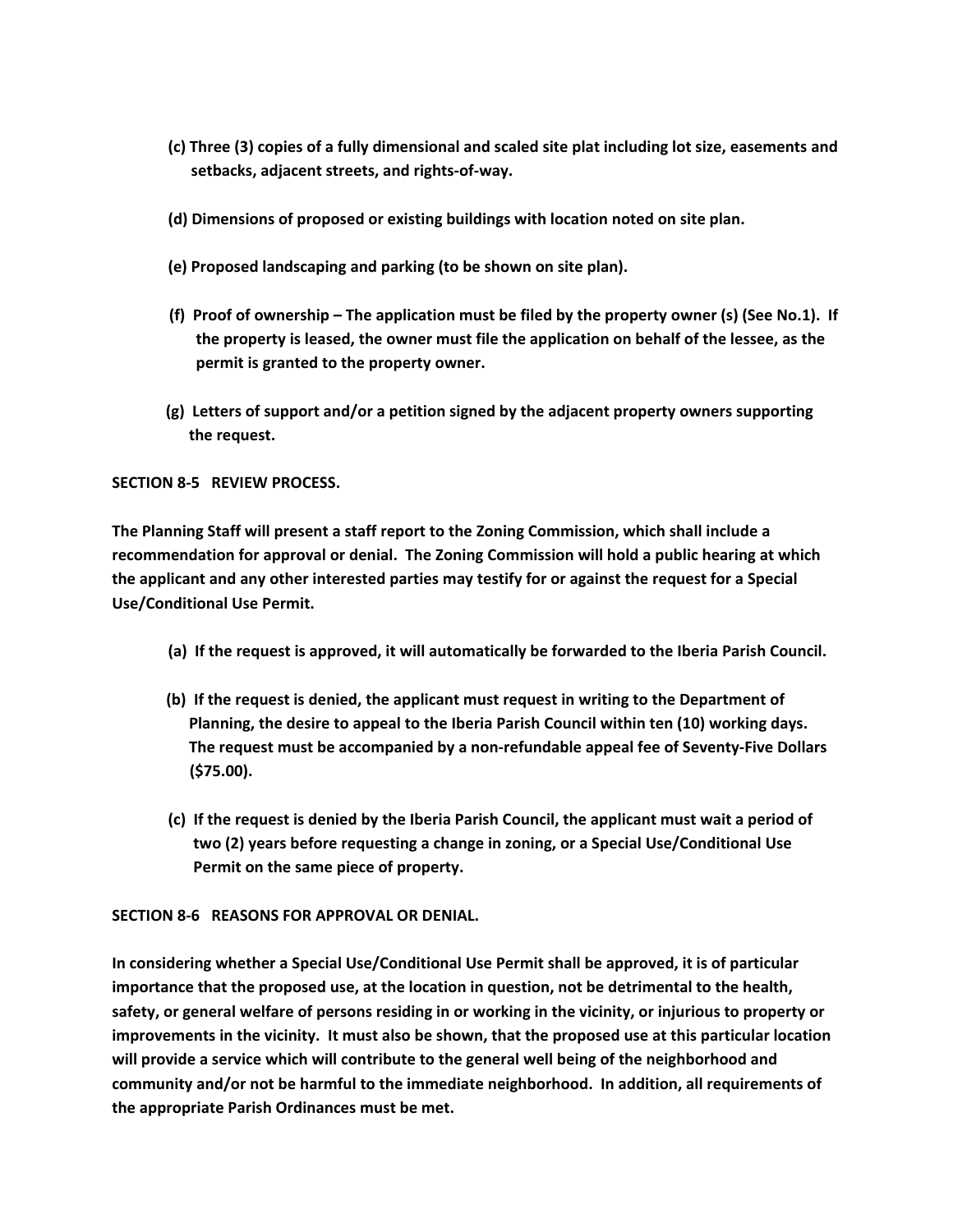## **SECTION 8‐7 REVOCATION OF THE SPECIAL USE/CONDITIONAL USE PERMIT.**

Should it be determined that the property for which such permit has been granted is being used in a manner other than that for which it is zoned, or for which the permit was specifically granted, upon **notification from Iberia Parish, the Special Use/Conditional Use Permit is immediately rescinded and such use shall cease immediately and the property owner will be assessed a Five Hundred Dolllars (\$500.00) fine. For each additional day the violation continues, an additional Five Hundred Dollars** (\$500.00) fine will be applied. Should legal action be necessary, all court costs and attorney fees shall **be the responsibility of the property owner.**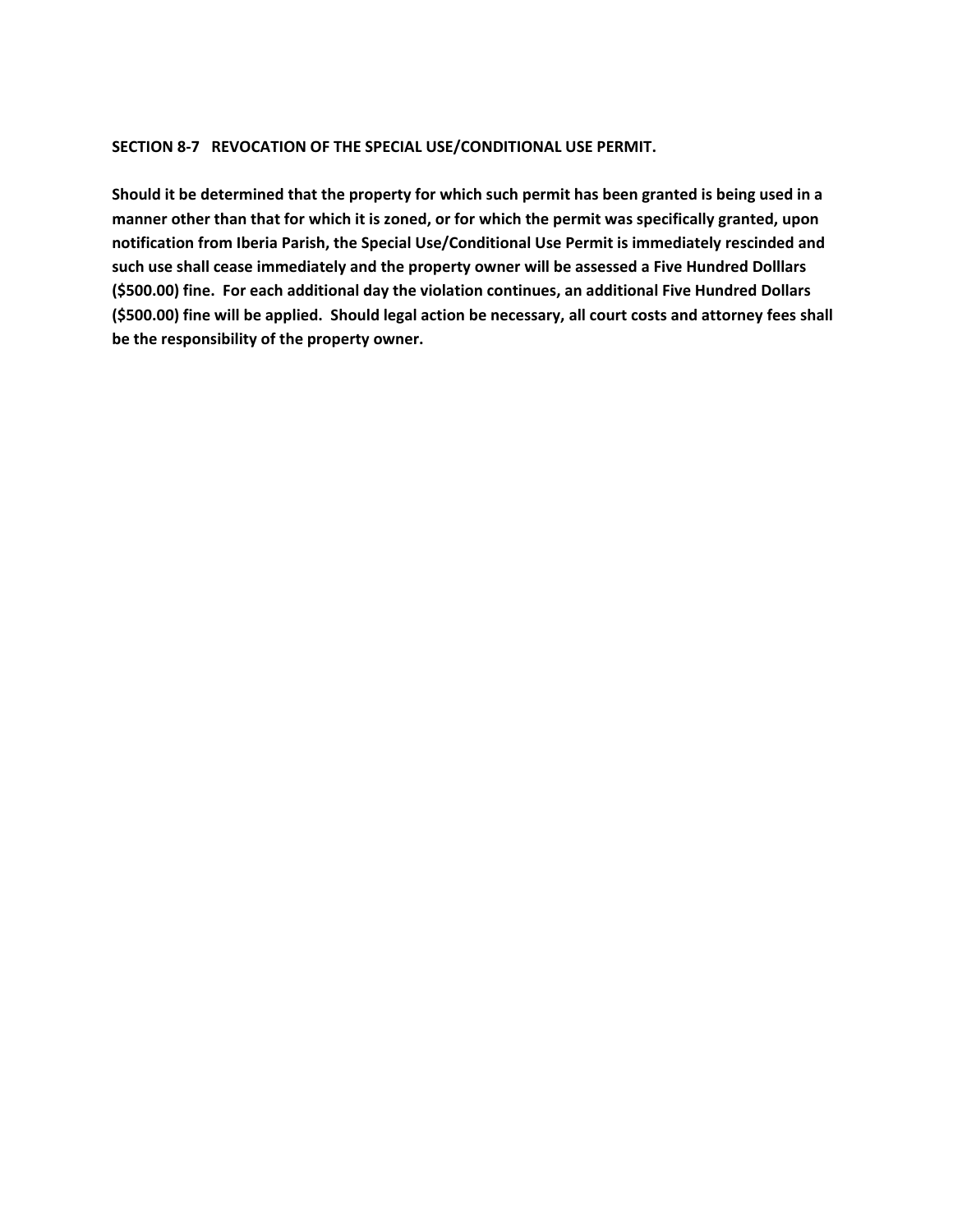# **ARTICLE IX NON‐CONFORMING USES**

## **SECTION 9‐0 DEFINITION AND PURPOSE.**

**A non‐conforming use is created when a zoning provision is adopted or amended to prohibit a particular use that lawfully existed prior to the enactment or amendment of the Zoning Ordinance. Existing non‐conforming structures and uses shall be subject to the specific regulations of this division** as well as the general provisions of this title. The purpose of this division is to permit reasonable **continuance of the operation of non‐conforming uses and structures while providing for their gradual elimination, if specific events occur.** 

**SECTION 9‐1 APPLICABILITY.**

The provisions of this division shall apply to all buildings, structures or uses of land which are non**conforming at the time of adoption of this Ordinance, as well as to those that become non‐ conforming as a result of subsequent changes in zoning regulations.**

**SECTION 9‐2 NON‐CONFORMING USES, BUILDING, AND STRUCTURES.**

**The following provisions shall be applicable to all non‐conforming uses, buildings, and structures:** 

- **(a) A non‐conforming use, building, or structure, may be contained as is; repaired as necessary for proper maintenance; and altered, or repaired as necessary for safety reasons, or to comply with governmental regulations.**
- **(b) A non‐conforming use shall not be allowed to change to any other type of non‐ conforming uses. A non‐conforming use may be changed only to a use which is conforming in the zoning district in which the use is located. Any change of a non‐ conforming use to any other use shall operate immediately to terminate the right to continue the non‐conforming use. Thereafter, the property shall be used only in conformity with the use provisions of its district.**
- **(c) Any non‐conforming building or structure may be rebuilt in substantially the same manner and to the same square footage as previously existed, if the building or structure has been destroyed or damaged by natural disaster, accident, or fire. Any new construction must also meet the current parking requirements for the land use. Restoration must be commenced within six (6) months and completed within one (1) year. The Iberia Parish Council can extend this time period upon a showing of extraordinary circumstances.**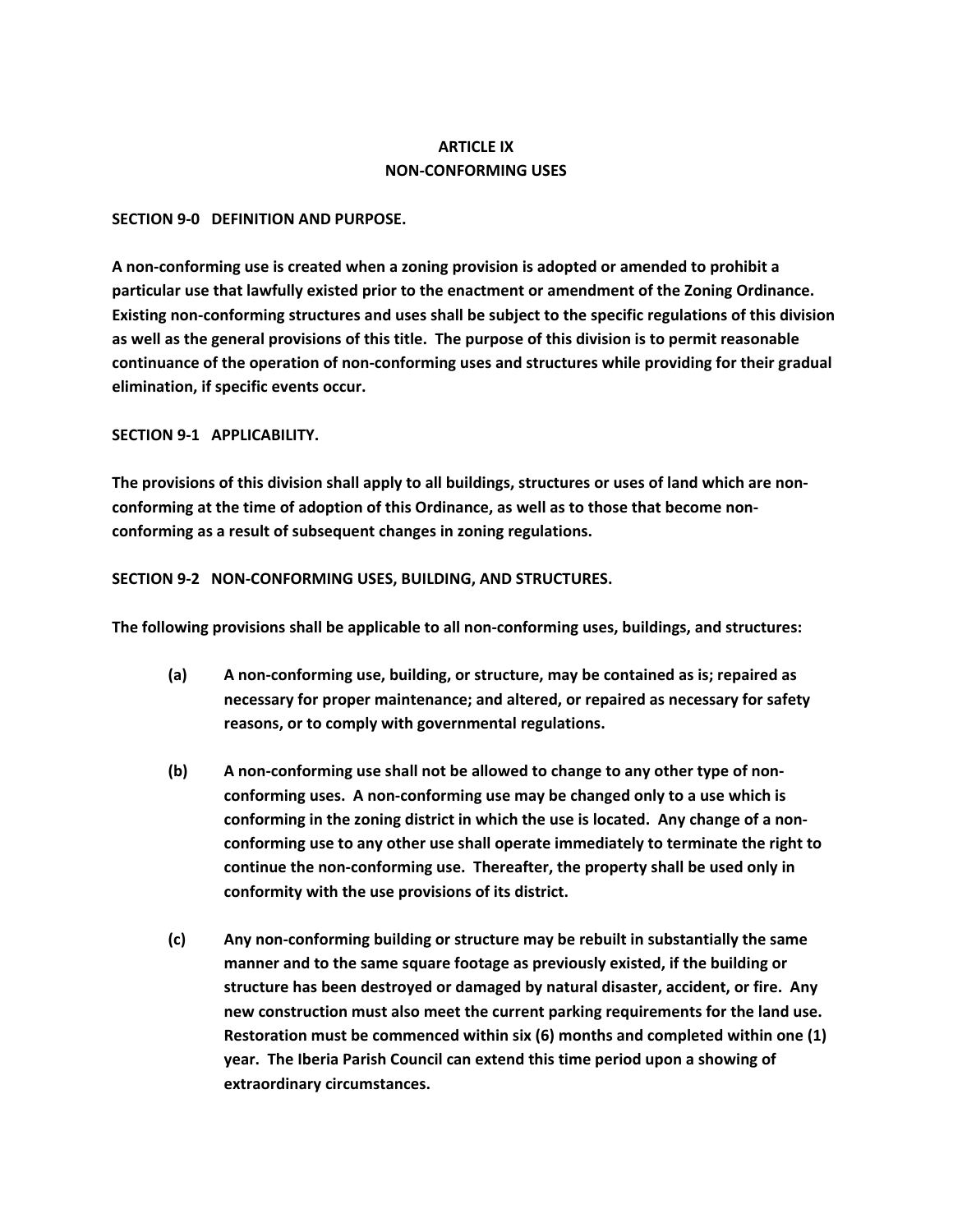**(d) The right to continue a non‐conforming use terminates immediately when the structure containing that use is damaged by an intentional act of the property or structure owner or their agent.**

**ORDINANCE NO. 2009‐02‐4099 FEBRUARY 25, 2009**

## **SECTION 9‐3 ABANDONMENT OF A NON‐CONFORMING USE.**

**(a) The right to continue a non‐conforming use terminates as soon as the use is abandoned through the discontinuance of the use for an uninterrupted period of one (1) year or more, as a result of causes within the control of the property owner or their agent.**

**(1) Discontinuance of the use shall be a complete cessation of all activity on the property related to the use as determined in relationship to the nature and history of the non‐conforming use, based upon available public information on the use.**

**(2) If the non‐conforming use is a seasonal use, the use shall be terminated, if it is discontinued for an entire single season based upon the history and nature of the use.**

- **(b) Any non‐conforming use may be abandoned in less than six (6) months, or a season, as applicable, if the property owner expressly states an intent to abandon the use, or engages in action which unambiguously expresses an intent to abandon.**
- **(c) If the lessee of any building or place used or occupied for non‐conforming purposes under a bona fide lease, shall at any time before expiration of said lease, cease to occupy or use the building for non‐conforming purposes, the building or land shall not be considered vacant until the owner of the building or land shall again obtain legal control of its occupancy and use. This exemption shall not apply if the lessor, for any reason, is entitled legally to regain possession and does not attempt to do so by legal or other effective means.**
- **(d) In the event of bankruptcy a building or place used for non‐conforming purposes shall not be considered vacant until said building or place is sold or possession thereof returned to the owner by order of court or otherwise in the bankruptcy proceedings.**
- **(e) Any building or land used for non‐conforming commercial or industrial purposes upon which a mortgage has been inscribed and recorded shall not be considered vacant after foreclosure proceeding have been instituted until mortgagee or purchaser, at foreclosure sale, takes possession and ownership is established by court procedure or until mortgagee gains possession of the property by a recorded legal transfer.**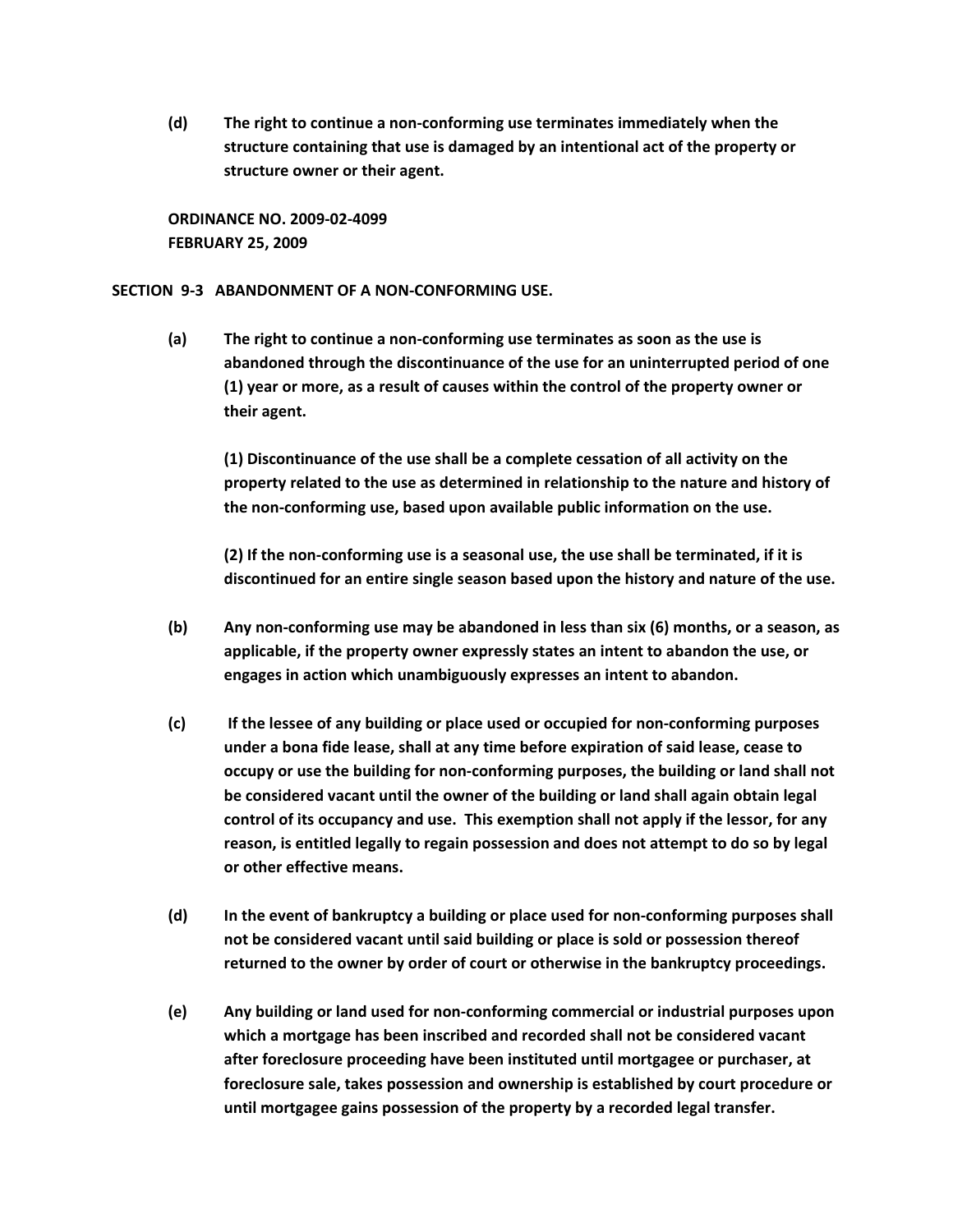**SECTION 9‐4 NOTICE OF TERMINATION – UNLAWFUL ENLARGEMENT OR ALTERATION OF A NON‐ CONFORMING USE, OR CHANGE, USE OR ABANDONMENT.**

**(a) In the event that the Planning Director (or other designated official) receives information upon which a determination is made that the right to continue a non‐conforming use has been, or may have been terminated, the Planning Director (or other designated official) shall provide written notification to the property owner, and to parcel address, all as shown in the records of the Iberia Parish Assessor. If the property owner feels this determination is in error, an appeal may be filed with the Board of Adjustment as outlined in this Ordinance.**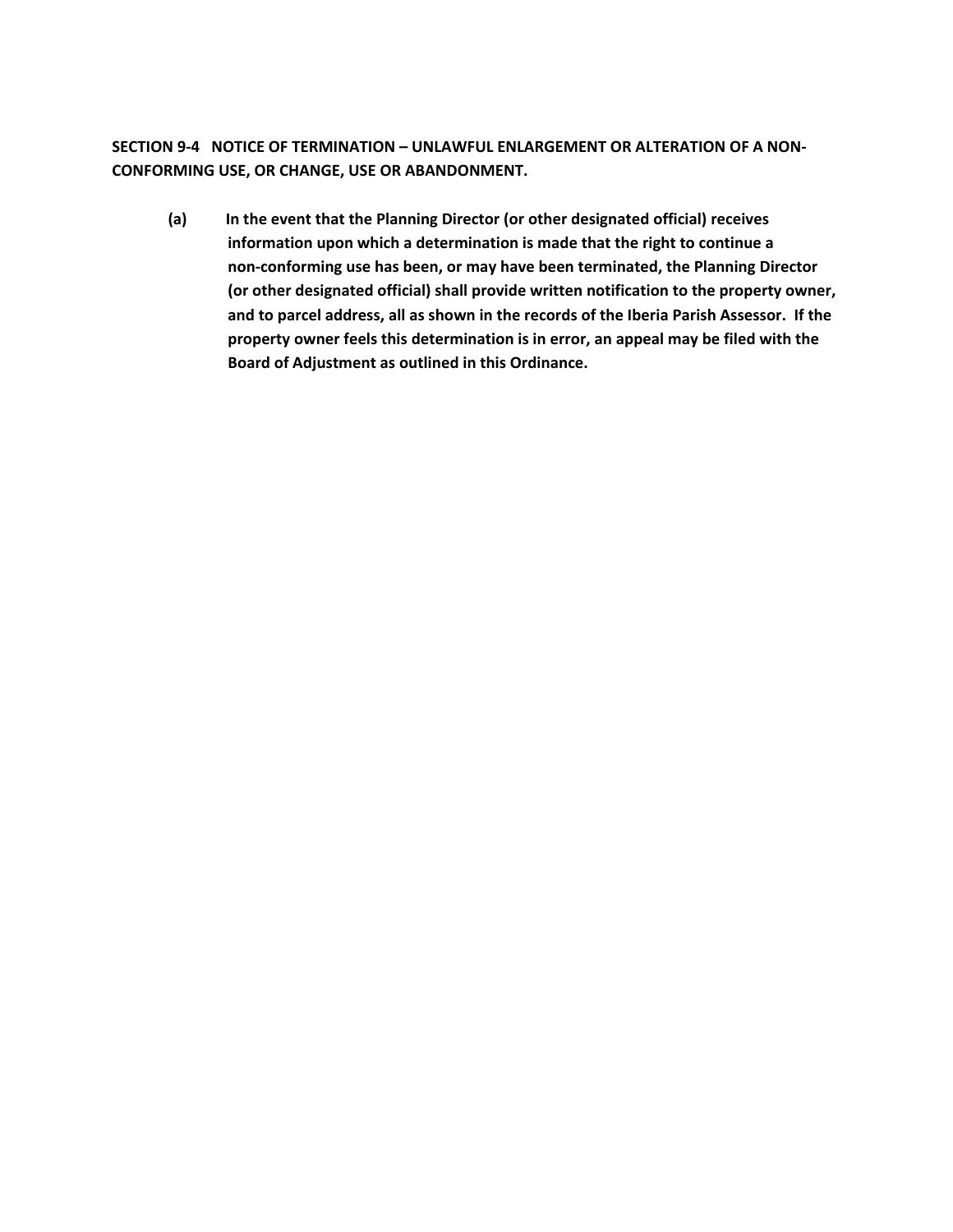# **ARTICLE X NATURAL DISASTER EXCEPTIONS**

## **SECTION 10‐0 MANUFACTURED HOME (MOBILE HOME) USAGE IN DISTRICTS.**

**The following uses of manufactured homes (mobile homes):**

**(a) The temporary use of mobile homes (including FEMA trailers) during the construction or** repair of single-family dwellings made necessary by a natural disaster in single-family (R-1) **and mixed residential (R‐2) districts are allowable given the following restrictions:**

> **(1) A permit is obtained from the Director of Planning and Zoning, or other designated official, without any fee.**

> > **(a) Such permit is good for one (1) year and can be renewed by petitioning the Board of Adjustment for an additional six (6 months at no charge to the petitioner.**

**(b) Temporary use of mobile homes for commercial activities in Commercial Districts (C‐1 and C‐2) or as an office in the Industrial District (I‐1) is allowable given the following restrictions.**

**(2) A permit is obtained from the Director of Planning and Zoning, or other designated official, without any fee.**

> **(a) Such permit is good for one (1) year without any provision for extension.**

## **SECTION 10‐1 REGULATIONS FOR TEMPORARY FEMA TRAILER PARKS.**

**(a) Recognizing that in response to a natural disaster, FEMA trailers often become a necessary type of housing, the Parish Council may allow for the placement of FEMA trailer parks in areas not zoned for manufactured housing (mobile homes) under emergency conditions for a period not to extend beyond eighteen (18) months.**

> **(1) Such placement is allowable only upon receipt of a Special Use/Conditional Use Permit (See Article VIII). All applicable fees apply.**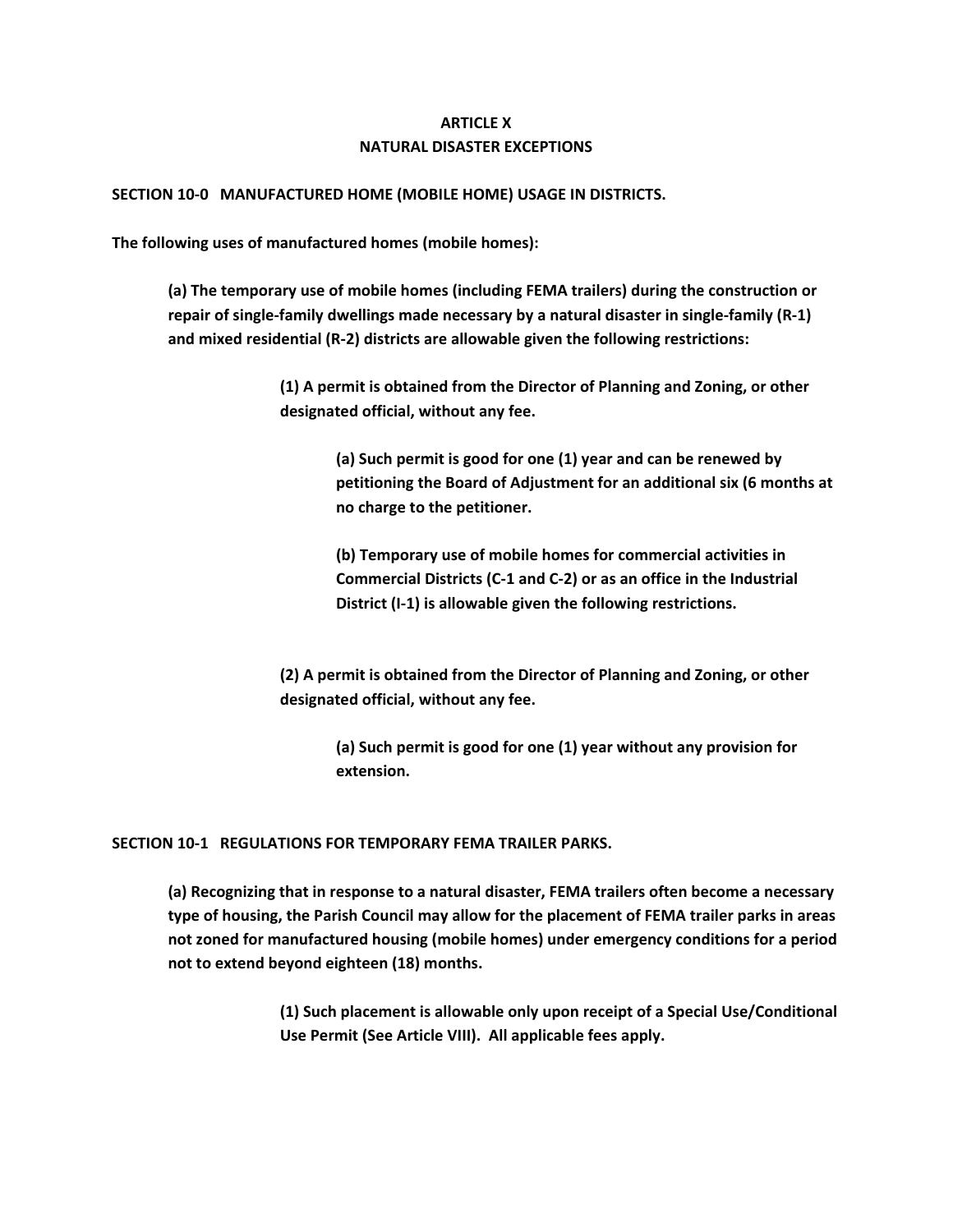# **ARTICLE XI ENFORCEMENT, VIOLATIONS & PENALTIES**

#### **SECTION 11‐0 ENFORCEMENT.**

**These regulations shall be enforced by the Director of Planning and Zoning, or another designated official. This individual may inspect and examine any building, structure, place or premises and order,** in writing, the remedy of any condition found to exist in violation of any provisions of this Ordinance. **Appeal of the decision may be made to the Board of Adjustment (Article II, Section 2‐2).**

#### **SECTION 11‐1 VIOLATION.**

**(a) In case any building or structure is erected, structurally altered or maintained, or any building, structure, or land is used in violation of this Ordinance, the Director of Planning and Zoning, or other designated official, may institute any appropriate action or proceedings to prevent such lawful erection, structural alteration, maintenance or use, or other violations to restrain, correct, or abate such violations, to prevent the occupancy of such building, structure, or land, or to prevent any illegal act, conduct, business, or use in, or about such premises.**

**(b) When a violation is found to exist, the Director of Planning and Zoning, or other designated official, will notify the owner (s) of the subject property that a zoning violation exists. The owner (s) will be identified by referring to the current Parish property tax rolls and his/her** address shall be the last address shown on such rolls. Notice is to be served by certified mail, **return receipt requested, sent to the owner at his actual address or last known address listed** on the tax rolls of the Parish Assessor. If the building is under construction, a stop work order **will be posted on the premises.**

**(c) Failure of the property owner (s) to respond to these official notifications will be cause for the Director of Planning and Zoning, or other designated official, to notify the Iberia Parish District Attorney's Office to request that the owner be arrested and charged.**

## **SECTION 11‐2 PENALTY.**

**The owner or general agent of a building or premises where a violation of any provision of this Ordinance has been committed or exists, of the lessee or tenant of an entire building or entire premises where such violation has been committed or exists, or the general agent, architect, builder, contractor, or any other person who commits, takes part in, assists in any such violation, or maintains** any building or premises in which any such violation exists shall be fined not less than One Hundred **Dollars (\$100.00) and not more than Five Hundred Dollars (\$500.00) or be imprisoned for not more than thirty (30) days for each day the violation continues.**